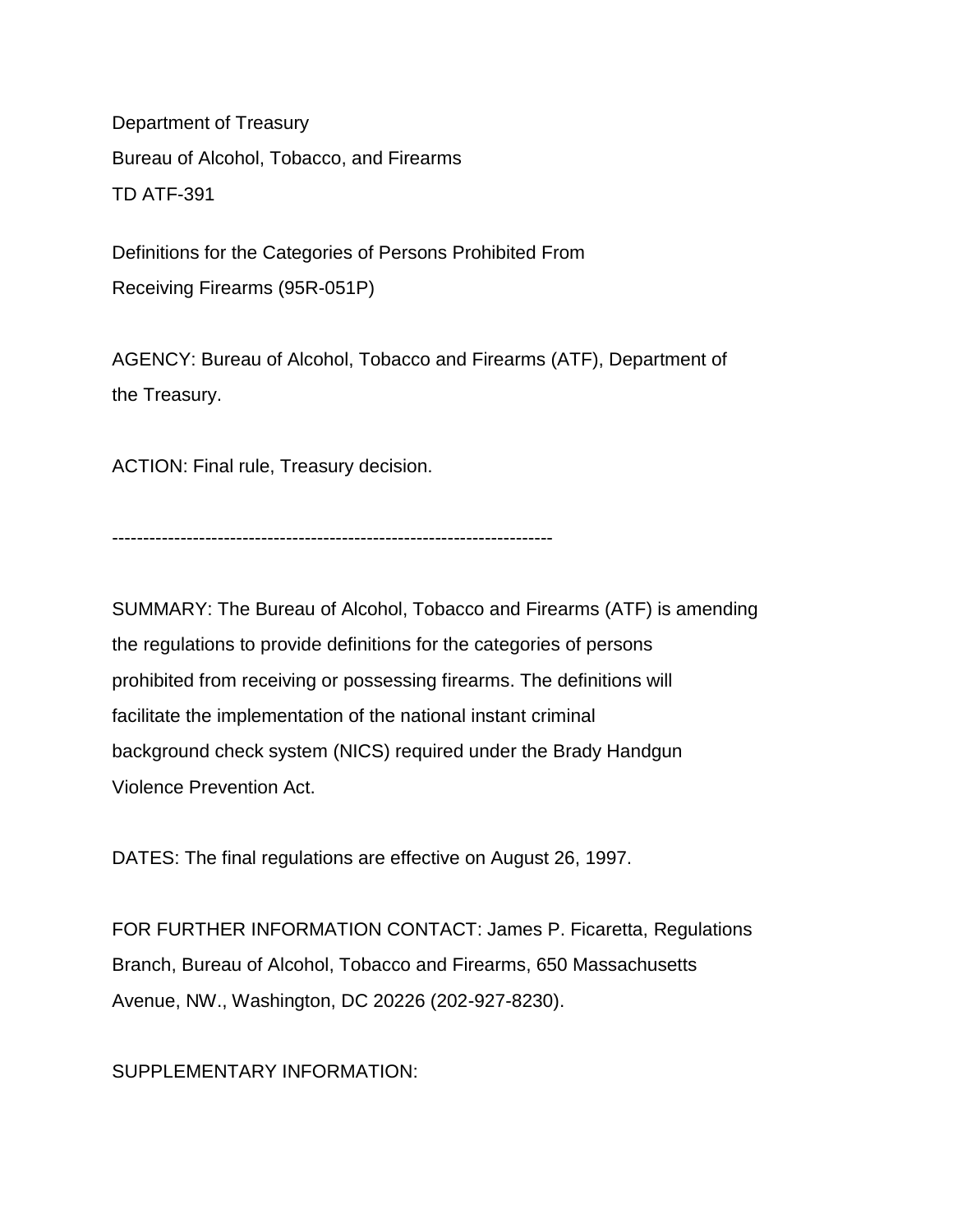### **Background**

 On November 30, 1993, Pub. L. 103-159 (107 Stat. 1536) was enacted, amending the Gun Control Act of 1968 (GCA), as amended (18 U.S.C. Chapter 44). Title I of Pub. L. 103-159, the ``Brady Handgun Violence Prevention Act'' (hereafter, ``Brady''), as an interim measure, imposed a waiting period of 5 days before a licensed importer, licensed manufacturer, or licensed dealer may transfer a handgun to a nonlicensed individual (interim provision). Brady requires that the licensee wait for up to 5 days before making the transfer while the chief law

## [[Page 34635]]

enforcement officer makes a reasonable effort to determine whether the nonlicensed individual (transferee) is prohibited by law from receiving or possessing the handgun sought to be purchased. The interim provisions of the law became effective on February 28, 1994, and will cease to apply on November 30, 1998.

 Brady also provides for the establishment of a national instant criminal background check system (NICS) that a firearms licensee must contact before transferring any firearm to nonlicensed individuals. Brady requires that NICS be established not later than November 30, 1998.

 Section 922(g) of the GCA prohibits certain persons from shipping or transporting any firearm in interstate or foreign commerce, or receiving any firearm which has been shipped or transported in interstate or foreign commerce, or possessing any firearm in or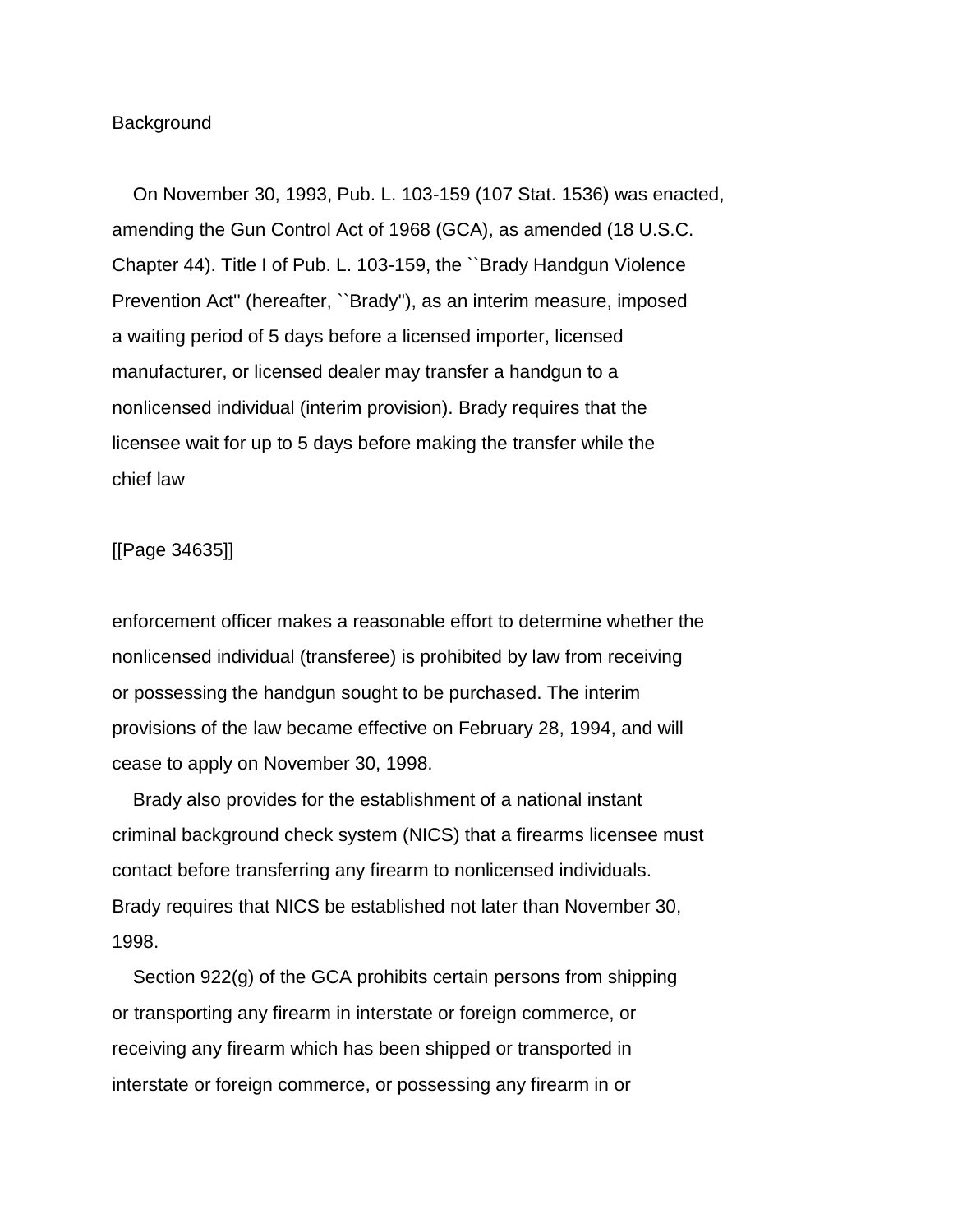affecting commerce. These prohibitions apply to any person who--

 (1) Has been convicted in any court of a crime punishable by imprisonment for a term exceeding one year;

(2) Is a fugitive from justice;

(3) Is an unlawful user of or addicted to any controlled substance;

 (4) Has been adjudicated as a mental defective or committed to a mental institution;

(5) Is an alien illegally or unlawfully in the United States;

 (6) Has been discharged from the Armed Forces under dishonorable conditions;

 (7) Having been a citizen of the United States, has renounced U.S. citizenship;

 (8) Is subject to a court order that restrains the person from harassing, stalking, or threatening an intimate partner or child of such intimate partner; or

 (9) Has been convicted in any court of a misdemeanor crime of domestic violence.

 Section 922(n) of the GCA makes it unlawful for any person who is under indictment for a crime punishable by imprisonment for a term exceeding one year to ship or transport any firearm in interstate or foreign commerce, or receive any firearm which has been shipped or transported in interstate or foreign commerce.

 To implement NICS, Brady authorizes the development of hardware and software systems to link State criminal history check systems into the national system. It also authorizes the Attorney General to obtain official information from any U.S. department or agency about persons for whom receipt of a firearm would be in violation of the law.

In order to establish NICS in such a way that it incorporates the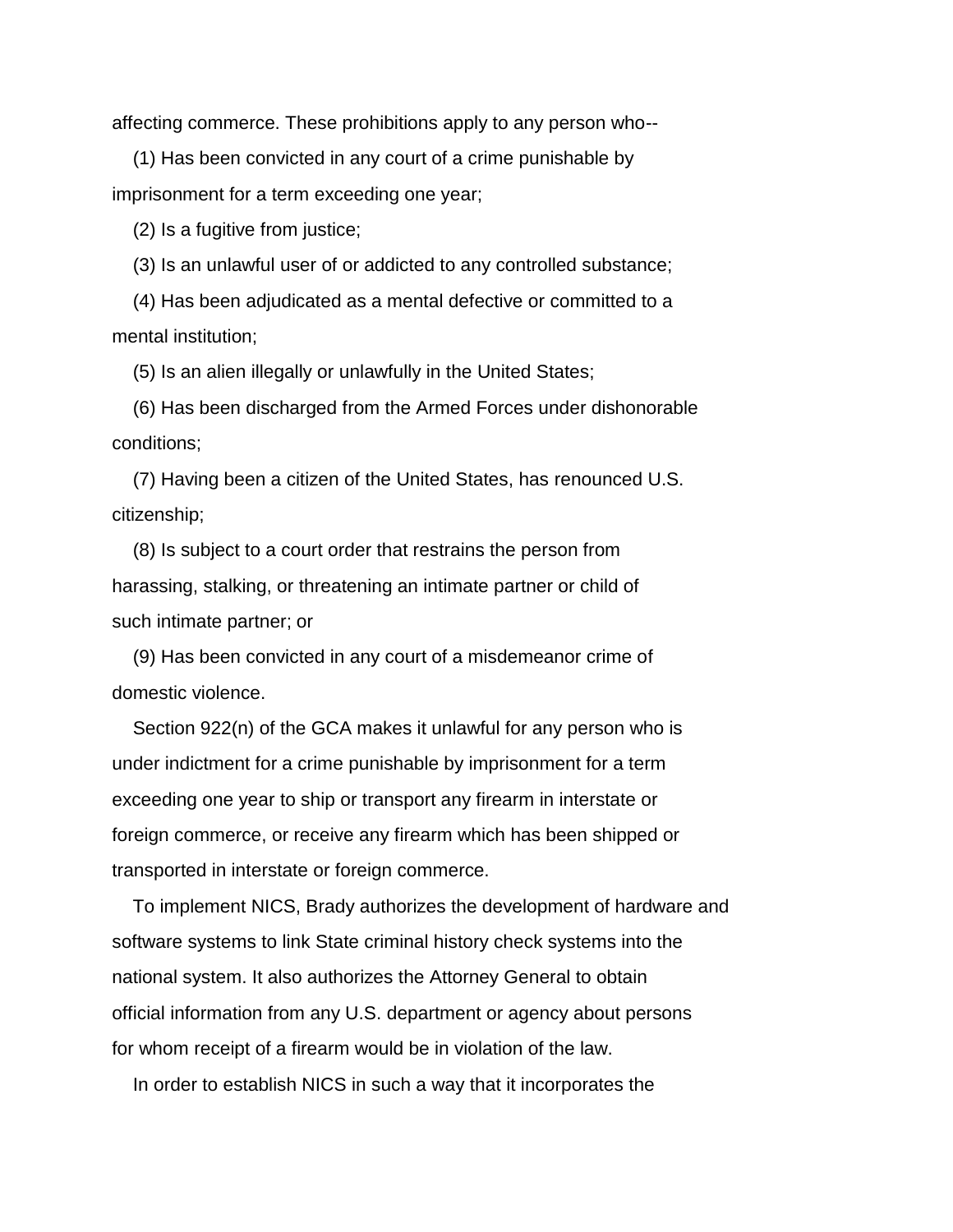information needed for all the categories of prohibited persons mentioned above, records systems from both Federal and State agencies will be included in the national system. For example, records on fugitives are needed from State and Federal law enforcement agencies. To ensure that the information provided to the national system is accurate, the categories of prohibited persons must be defined in the regulations as clearly as possible.

### Notice of Proposed Rulemaking

 On September 6, 1996, ATF published in the Federal Register a notice proposing to amend the regulations to provide definitions for the various categories of persons who are prohibited from receiving or possessing firearms (Notice No. 839; 61 FR 47095). In some instances, the proposed definition merely clarified an existing regulation. In other cases, the proposed definitions were new. A definition for ``crime punishable by imprisonment for a term exceeding 1 year'' was not proposed since that term is already defined in the regulations. A definition for the last category of persons prohibited from receiving or possessing firearms, i.e., persons who have been convicted in any court of a misdemeanor crime of domestic violence, is being addressed in a separate rulemaking proceeding.

The comment period for Notice No. 839 closed on December 5, 1996.

Analysis of Comments

 ATF received 11 comments in response to Notice No. 839. Six comments were submitted by Federal agencies including two comments from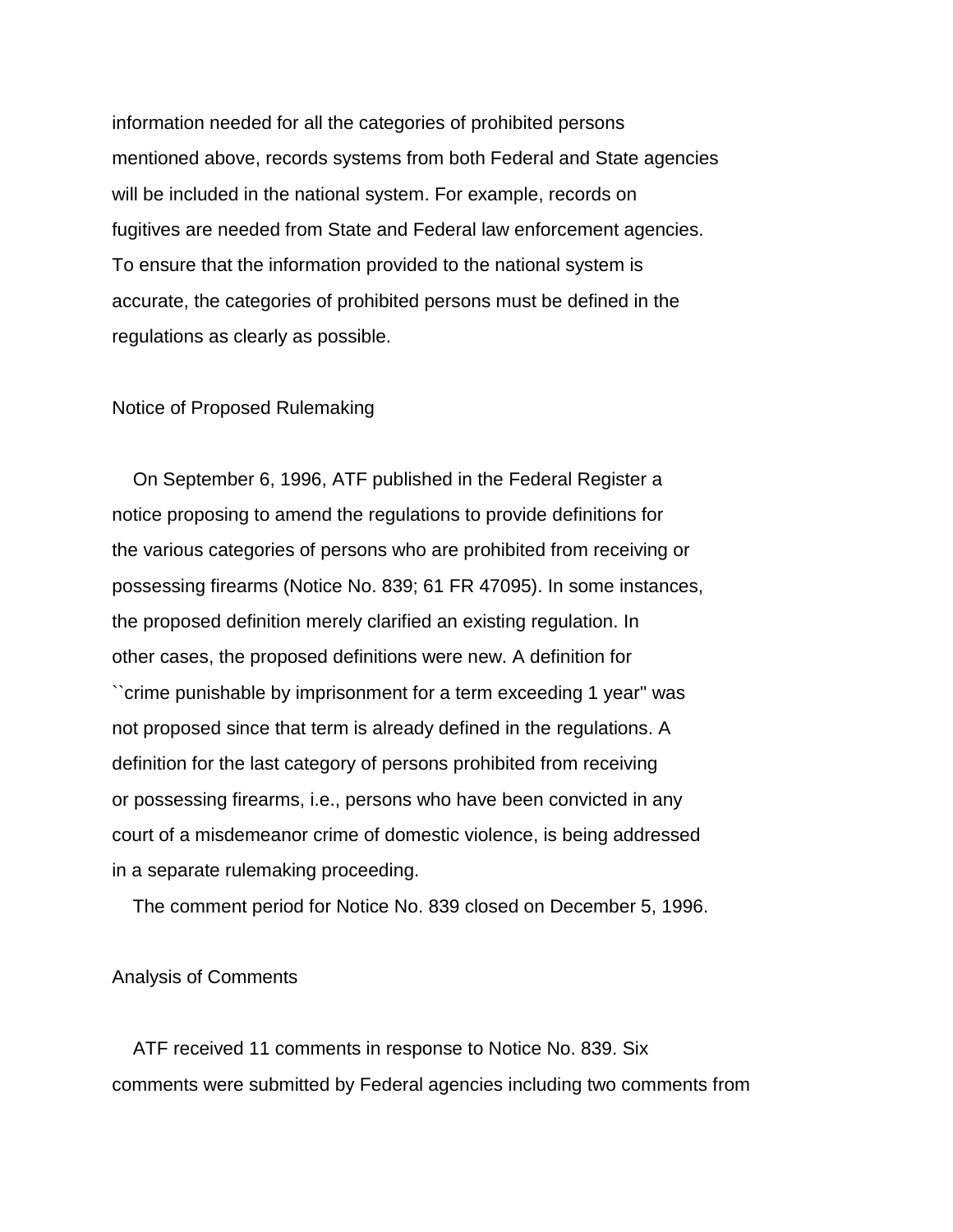agencies within the U.S. Department of Justice (DOJ) (the Immigration and Naturalization Service and the Office of Policy Development), the U.S. Department of State (Office of Passport Policy and Advisory Services), the U.S. Department of Veterans Affairs, the U.S. Department of Defense, and the U.S. Department of Health & Human Services (Substance Abuse and Mental Health Services Administration). Five comments were submitted on behalf of State agencies.

 A number of commenters expressed concern about the disclosure of personal information to NICS by States and Federal agencies. Commenters also expressed doubt that agencies can retrieve relevant data based upon the definitions in this regulation. For example, one agency noted that the definition of fugitive from justice requires that the person has left the State. While the State system may indicate the person is a ``fugitive,'' the State system may not have any data indicating the person has fled the jurisdiction.

 This regulation is limited to defining the various categories of prohibited persons under the Gun Control Act. It does not address, nor can it resolve, issues related to the retrieval of information on persons under firearms disabilities from agencies' records or issues of confidentiality. It is recognized, however, that any disclosure of information to NICS must comply with all applicable Federal and State privacy laws.

 In the subsequent paragraphs, ATF will restate the proposed definition for each of the categories of prohibited persons and discuss the comments received concerning the proposed definition.

Persons Who Are Under Indictment for a Crime Punishable by Imprisonment for a Term Exceeding 1 Year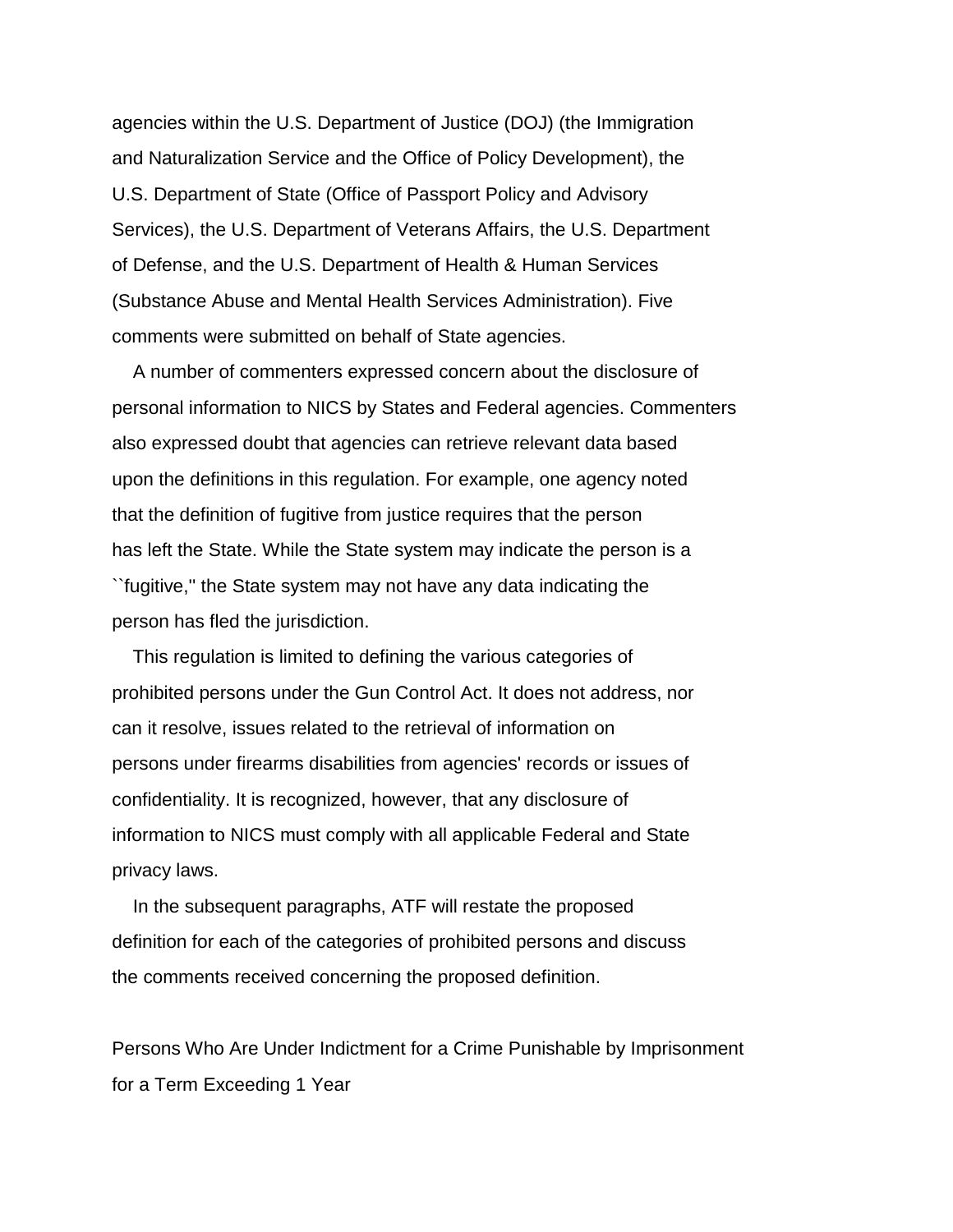The term ``indictment,'' as proposed in Notice No. 839, is defined as follows:

 Indictment. Includes an indictment or any formal accusation of a crime made by a prosecuting attorney, in any court under which a crime punishable by imprisonment for a term exceeding 1 year may be prosecuted or where a case has been referred to court-martial if the person is in the military.

 ATF received four comments on the proposed definition, two from Federal agencies and two from State agencies. The U.S. Department of Defense (DOD) states that in the military the proposed definition equates indictment to referral to any court-martial. This would include referral to a special court-martial for an offense which carries a maximum punishment of over 1 year, but for which the maximum punishment that could be imposed could not exceed 6 months. Consequently, DOD recommends that the definition be amended to limit the prohibition as it applies in military cases to any offense punishable by imprisonment for a term exceeding 1 year which has been referred to a general courtmartial. ATF finds that DOD's suggested change clarifies the meaning of the term ``indictment'' with respect to the military and this final rule amends the definition accordingly.

 In addition, at the request of the DOJ Office of Policy Development, the definition has been revised to include an information, which is a formal accusation of a crime but differs from an indictment because it is made by a prosecuting attorney rather than a grand jury. The definition would not cover a mere criminal complaint.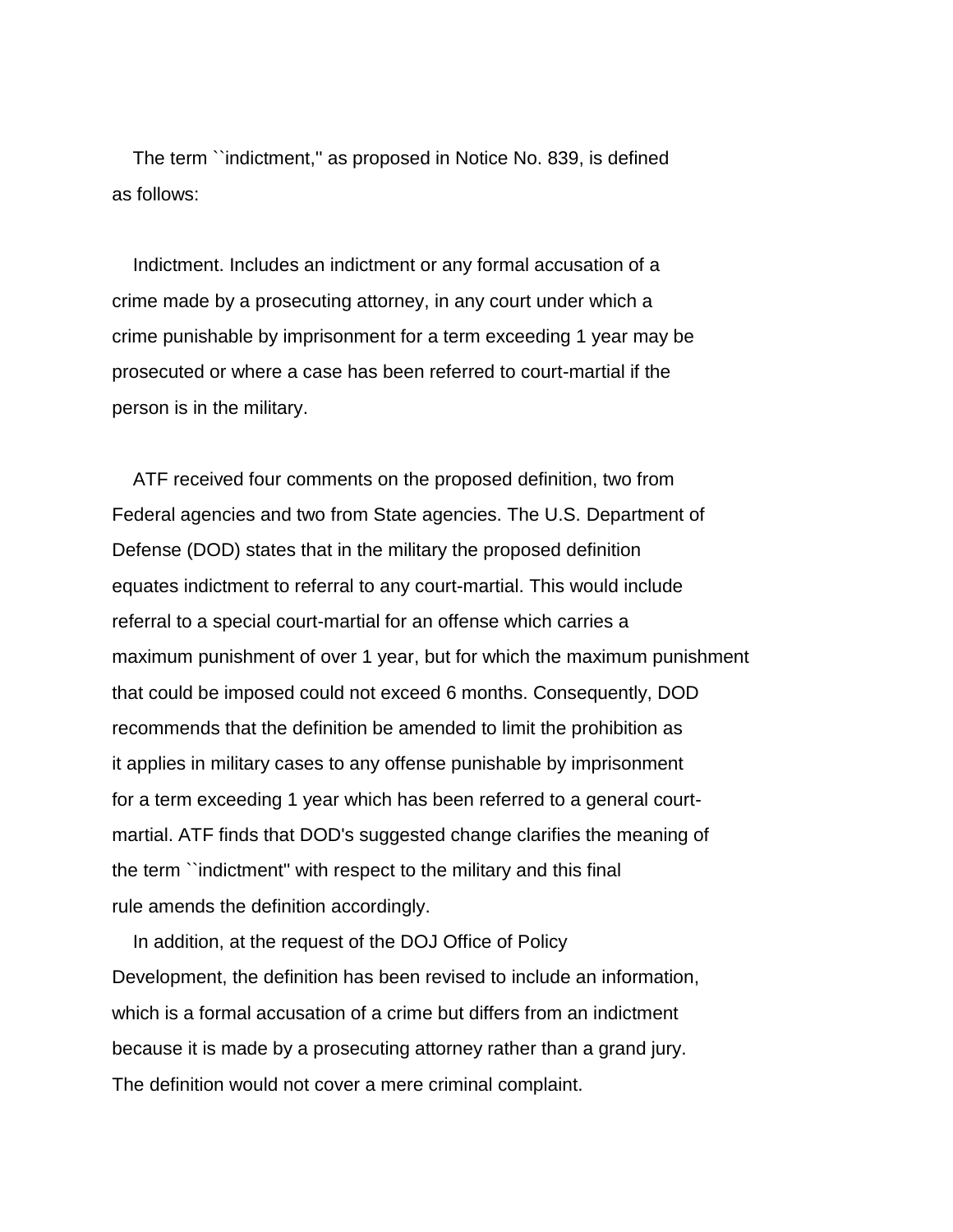[[Page 34636]]

 One State agency requested clarification whether an indictment for a crime classified as a misdemeanor, but punishable by a term of imprisonment exceeding 1 year, would fall within the definition. Section 921(a)(20) of the GCA provides that the term ``crime punishable by imprisonment for a term exceeding one year'' does not include any State offense classified by the laws of the State as a misdemeanor and punishable by a term of imprisonment of 2 years or less. The definition of indictment is being clarified in the regulations by adding a reference to the definition of ``crime punishable by imprisonment for a term exceeding one year.''

Persons Who Are Fugitives From Justice

 As proposed in Notice No. 839, the term ``fugitive from justice'' is defined as follows:

 Fugitive from justice. Any person who has fled from any State to avoid prosecution for a felony or a misdemeanor; or any person who leaves the State to avoid giving testimony in any criminal proceeding. The term also includes any person who knows that misdemeanor or felony charges are pending against such person and who leaves the State of prosecution.

 Two Federal agencies and three State agencies commented on the proposed definition. One Federal agency stated that the term is defined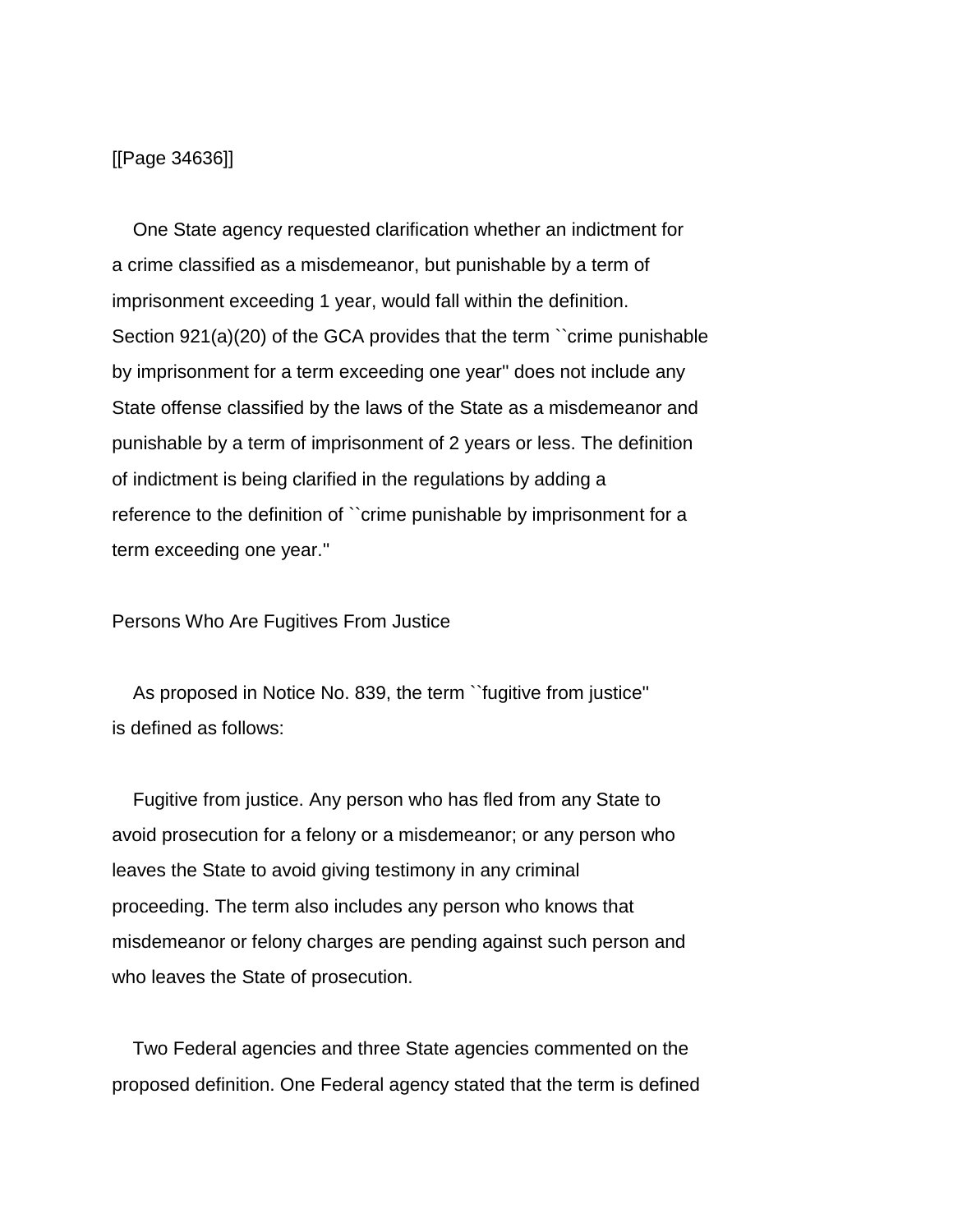in the statute (18 U.S.C. 921(a)(15)) and, as such, any expansion of the definition would require legislative action. ATF is not proposing to ``expand'' the definition of fugitive from justice. Rather, the proposed definition is intended to clarify the meaning of the term. As mentioned in the preamble of Notice No. 839, the legislative history of section 921(a)(15), defining "fugitive," indicates that the term includes both felonies and misdemeanors, but makes no specific reference to misdemeanors. In addition, the statute does not spell out that to be a fugitive from justice it is not necessary that the person left a State with the intent of fleeing the charges. Rather, a person is a fugitive from justice if the individual, knowing that charges are pending, purposefully leaves the State of prosecution and does not appear before the prosecuting tribunal. Accordingly, ATF's proposed regulatory definition merely clarifies the statutory definition by covering these points.

 DOD stated that the proposed definition should be tailored to the military setting whereby an individual in the military, without authority, absents himself or herself to avoid a military prosecution. DOD recommends that the following be added to the definition of the term:

 The term also includes any member of the Armed Forces who knows that court-martial charges are pending against such member, and without authority, leaves military control; or any member of the Armed Forces who, without authority, leaves military control to avoid giving testimony in any court-martial or any pretrial hearing or deposition conducted under the Uniform Code of Military Justice (10 U.S.C. chap. 47).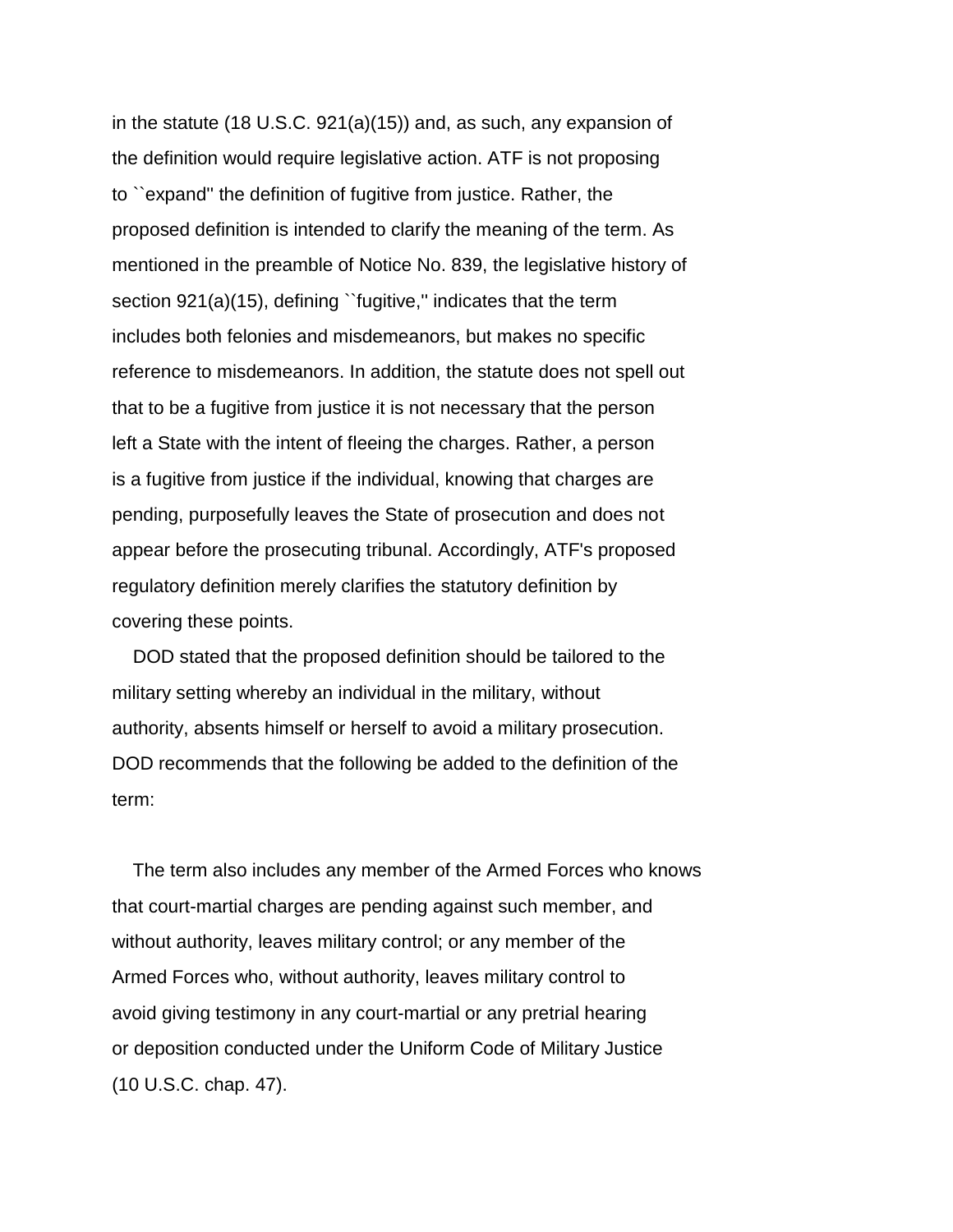ATF is not adopting DOD's proposed amendment into the final regulations. Under military law, a person is considered a fugitive when the person, knowing that charges are pending, leaves military control. Under the GCA, such a person would not be a fugitive unless the person left the State. Because the definition at issue is for purposes of enforcement of the GCA, DOD's proposed definition could not be adopted.

 One State agency expressed concern regarding ATF's statement in the preamble of Notice No. 839 that a person is not a fugitive from justice merely because he or she has outstanding traffic citations. The commenter asked whether this includes criminal as well as civil traffic citations. The commenter also believed that the proposed definition should be amended to include individuals with outstanding traffic warrants. To be a fugitive from justice under the statute, a person must have left the State where criminal charges are pending against the person. A person who has an outstanding civil traffic citation or who has not left the State, does not meet the statutory definition. The statute and the final regulation make it clear that ``fugitive from justice'' does not include a person having only civil traffic citations.

 Another State agency expressed the concern that it may have difficulty retrieving information from its records to show that a person with pending charges in a State actually left the State or was aware of the charges. It is recognized that agencies may have difficulty identifying this information. However, the definition in the regulation cannot eliminate elements required by the statute.

Persons Who Are Unlawful Users of or Addicted to Any Controlled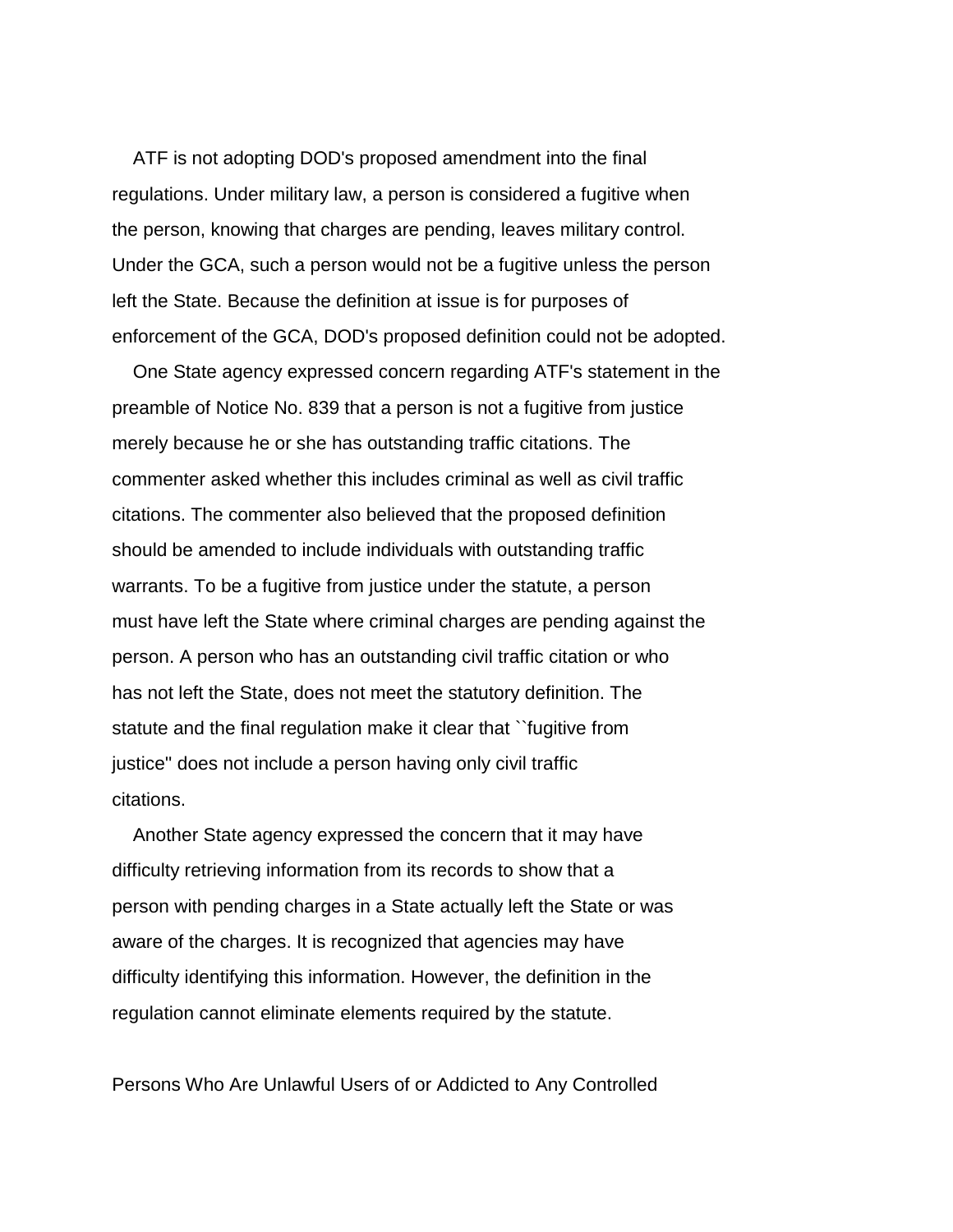#### **Substance**

 As proposed in Notice No. 839, the terms ``controlled substance'' and ``unlawful user of or addicted to any controlled substance'' are defined as follows:

 Controlled substance. A drug or other substance, or immediate precursor, as defined in section 102 of the Controlled Substances Act, 21 U.S.C. 802. The term includes, but is not limited to, marijuana, depressants, stimulants, and narcotic drugs. The term does not include distilled spirits, wine, malt beverages, or tobacco, as those terms are defined or used in Subtitle E of the Internal Revenue Code of 1986, as amended.

 Unlawful user of or addicted to any controlled substance. A person who uses a controlled substance and has lost the power of self-control with reference to the use of the controlled substance; and any person who is a current user of a controlled substance in a manner other than as prescribed by a licensed physician. Such use is not limited to the use of drugs on a particular day, or within a matter of days or weeks before, but rather that the unlawful use has occurred recently enough to indicate that the individual is actively engaged in such conduct. A person may be an unlawful current user of a controlled substance even though the substance is not being used at the precise time the person seeks to acquire a firearm or receives or possesses a firearm. An inference of current use may be drawn from evidence of a recent use or possession of a controlled substance or a pattern of use or possession that reasonably covers the present time, e.g., a conviction for use or possession of a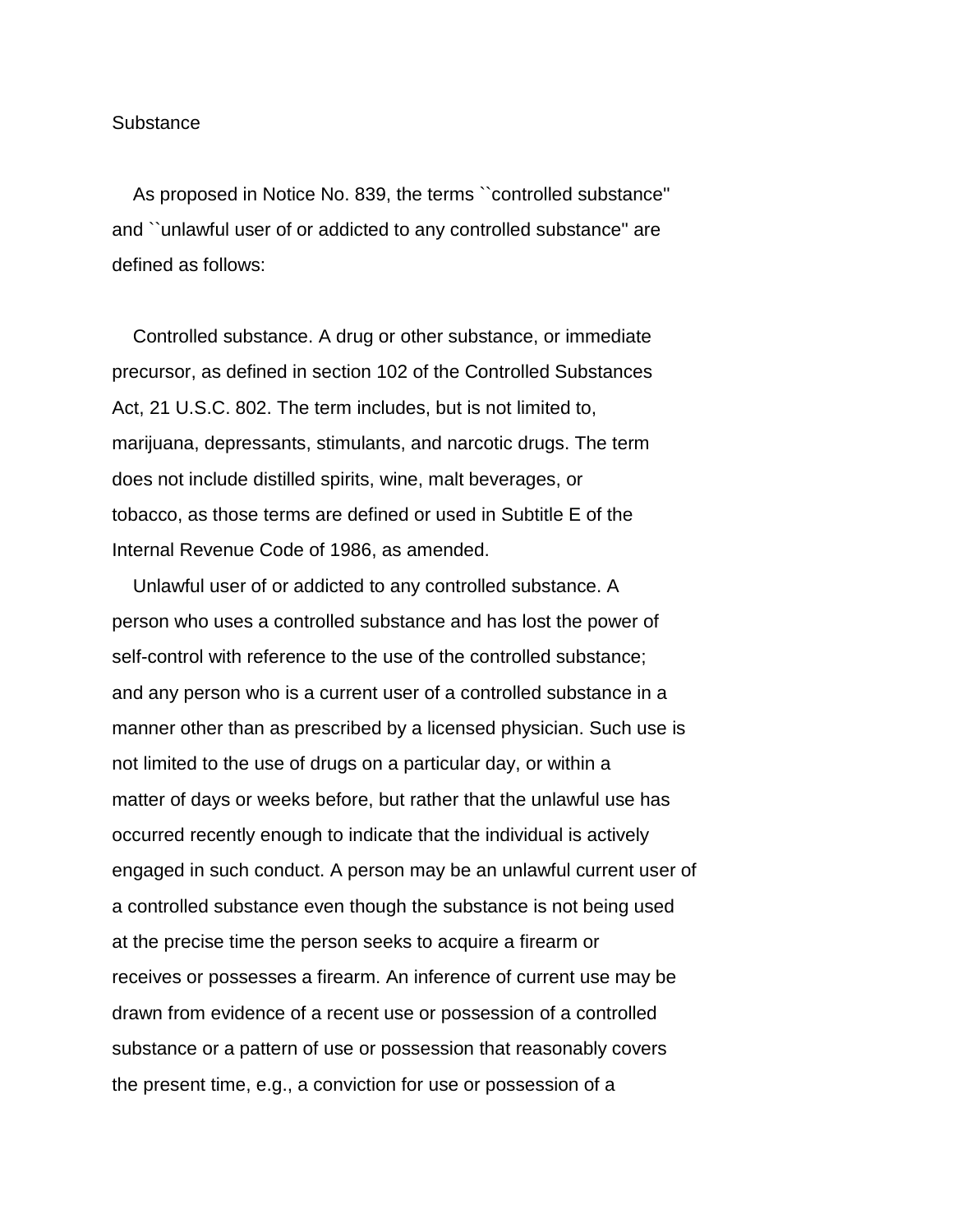controlled substance within the past year, or multiple arrests for such offenses within the past five years if the most recent arrest occurred within the past year.

 The DOJ Office of Policy Development inquired whether the proposed definition includes persons found through a drug test to use a controlled substance unlawfully, provided the test was administered within the past year. In response, ATF agrees that this information would give rise to an inference of unlawful drug use. Accordingly, the final regulations are being amended to identify these persons in the definition as an example of unlawful drug user.

 DOD commented that the examples should be expanded to include illegal drug use as evidenced by nonjudicial or administrative proceedings. DOD believes that it would be helpful to add the following at the end of the proposed definition:

 For a current or former member of the Armed Forces, an inference of current use may be drawn from recent disciplinary or other administrative action based on confirmed drug use, e.g., courtmartial conviction, nonjudicial punishment, or an administrative discharge based on drug use or drug rehabilitation failure.

 ATF finds that the Defense Department's proposed language helps to clarify the definition with respect to the military and is adopting the proposed amendment into the final regulations.

[[Page 34637]]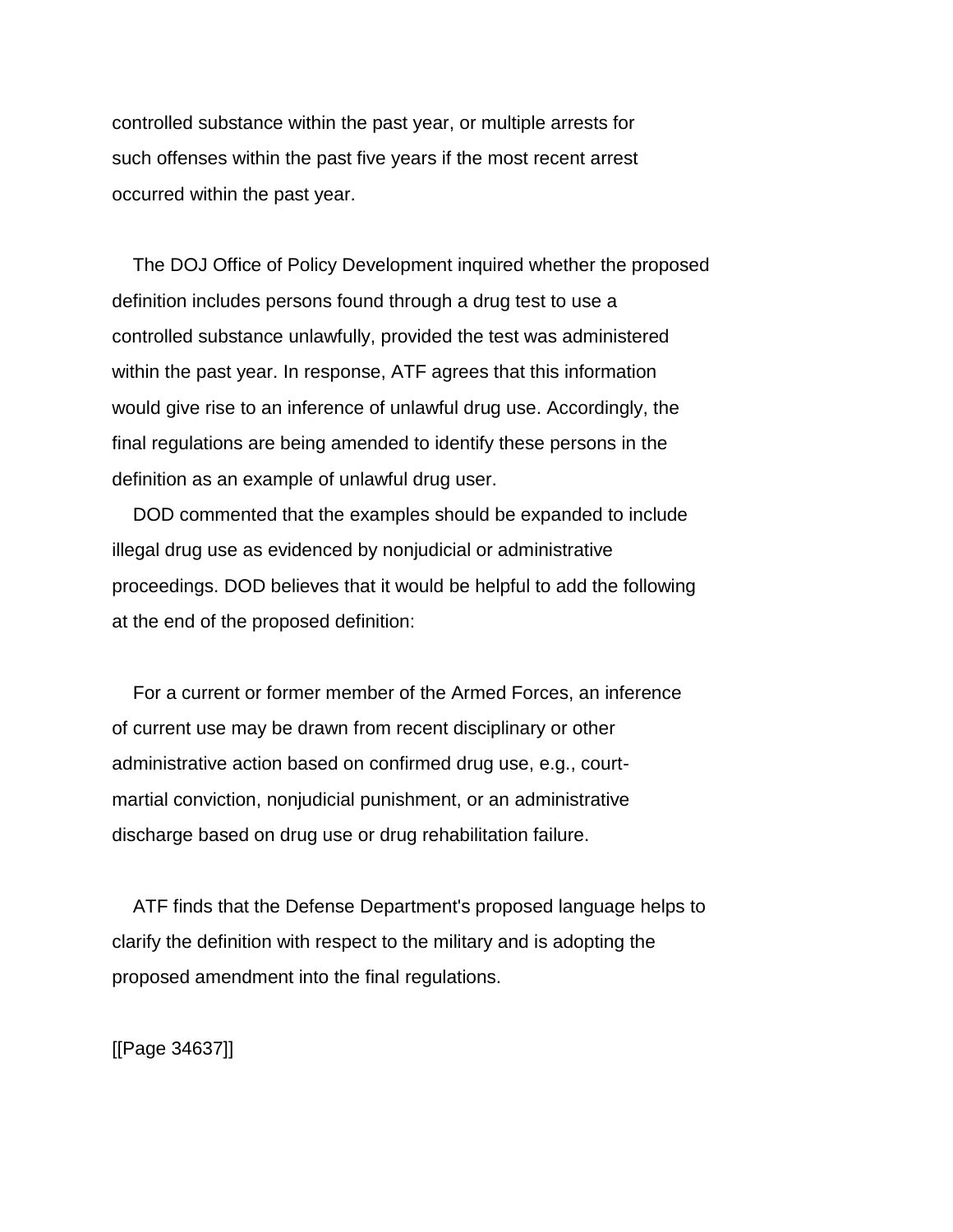Persons Who Have Been Adjudicated as Mental Defectives or Been Committed to a Mental Institution

 The terms ``adjudicated as a mental defective,'' ``committed to a mental institution," and "mental institution," as proposed in Notice No. 839, are defined as follows:

 Adjudicated as a mental defective. (a) A determination by a court, board, commission, or other lawful authority that a person, as a result of marked subnormal intelligence, or mental illness, incompetency, condition, or disease:

(1) Is a danger to himself or to others; or

 (2) Lacks the mental capacity to contract or manage his own affairs.

 (b) The term shall include a finding of insanity by a court in a criminal case.

 Committed to a mental institution. A formal commitment of a person to a mental institution by a court, board, commission, or other legal authority. The term includes a commitment to a mental institution involuntarily. The term includes a commitment for mental defectiveness or mental illness. It also includes commitments for other reasons, such as for drug use. The term does not include a person in a mental institution for observation or a voluntary admission to a mental institution.

 Mental institution. Includes mental health facilities, mental hospitals, sanitariums, psychiatric facilities, and other facilities that provide diagnoses by licensed professionals of mental retardation or mental illness, including a psychiatric ward in a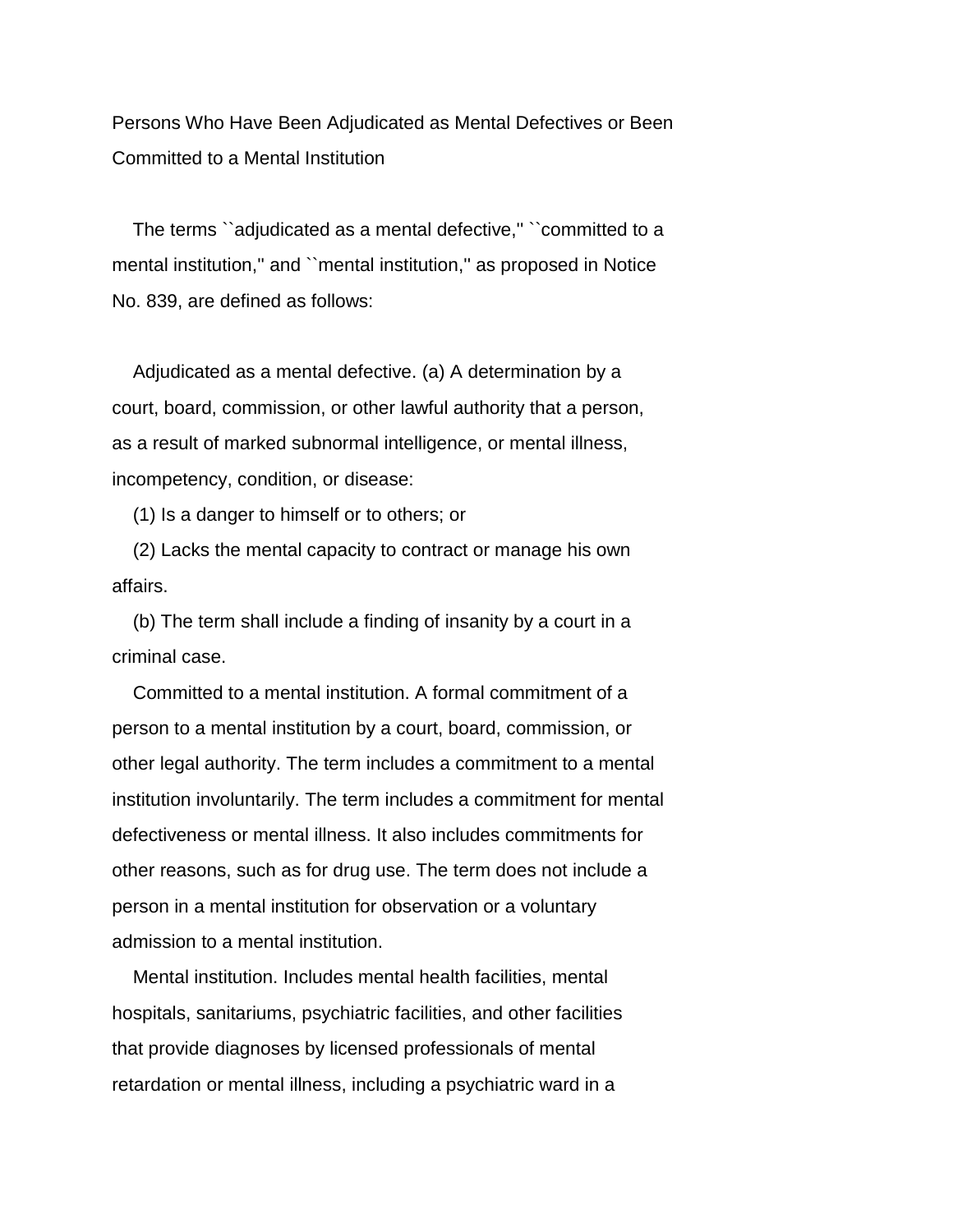general hospital.

 Four Federal agencies and three State agencies commented on ATF's proposed definitions. Two State agencies questioned the meaning of ``lawful authority'' as used in the proposed regulations. In ATF's view, ``lawful authority'' as used in the proposed regulations clearly means a government entity having the legal authority to make adjudications or commitments, other than courts, boards, or commissions which are specifically mentioned. Therefore, the final regulations do not further define ``lawful authority.''

 Another State agency asked whether the proposed definition of ``adjudicated as a mental defective'' must include a court finding of insanity in all cases. The proposed definition includes a determination that a person, as a result of mental illness, is a danger to himself or to others. The term also includes a finding of insanity by a court in a criminal case. These are separate and distinct definitions. Therefore, a determination of mental illness under the first part of the definition would give rise to firearms disabilities and would not require a court finding of insanity.

 DOD commented that the Uniform Code of Military Justice was recently amended to include procedures for the commitment of military personnel for reason of a lack of mental responsibility. Consequently, DOD recommends that the following be added to the definition of ``adjudicated as a mental defective'':

 The definition \* \* \* shall also include those persons found incompetent to stand trial or found not guilty by reason of lack of mental responsibility pursuant to articles 50a and 72b of the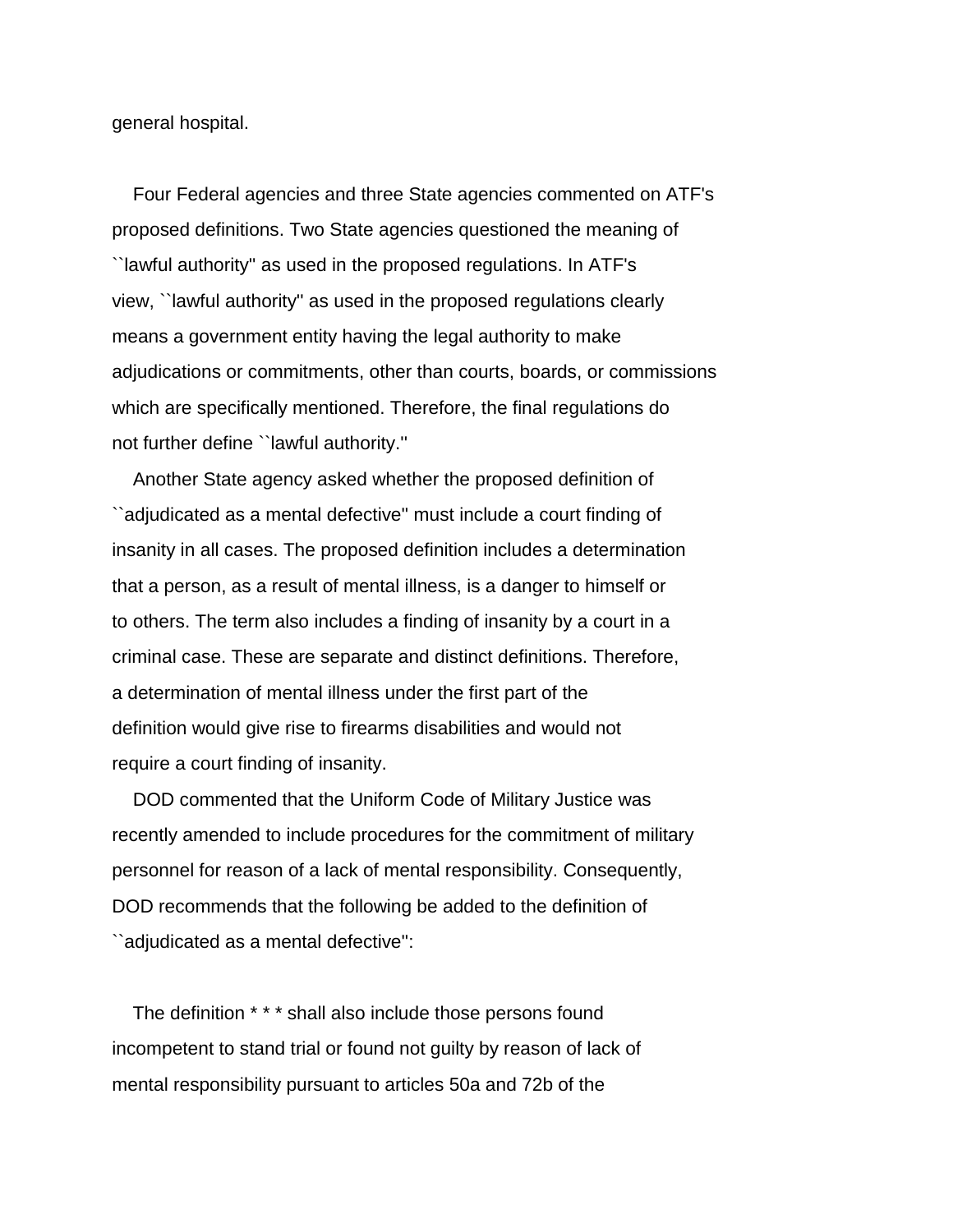Uniform Code of Military Justice, 10 U.S.C. 850a, 876b.

 DOD's proposed amendment will clarify the meaning of the term ``adjudicated as a mental defective'' with respect to the military and ATF is adopting the suggested change into the final regulations.

 In its comment, the U.S. Department of Veterans Affairs correctly interpreted the proposed definition of ``adjudicated as a mental defective'' to mean that any person who is found incompetent by the Veterans Administration under 38 CFR 3.353 will be considered to have been adjudicated as a mental defective for purposes of the GCA. Section 3.353 provides that a mentally incompetent person is one who, because of injury or disease, lacks the mental capacity to contract or manage his or her own affairs.

Persons Who Are Aliens and Are Illegally or Unlawfully in the United States

 As proposed in Notice No. 839, the term ``alien illegally or unlawfully in the United States'' is defined as follows:

 Alien illegally or unlawfully in the United States. (a) Aliens who are unlawfully in the United States or are not in a valid nonimmigrant or immigrant status. The term includes any alien--

(1) Who has entered the country illegally;

 (2) Nonimmigrant whose authorized period of admission has expired;

(3) Student who has failed to maintain status as a student; or

(4) Under an order of deportation, whether or not he or she has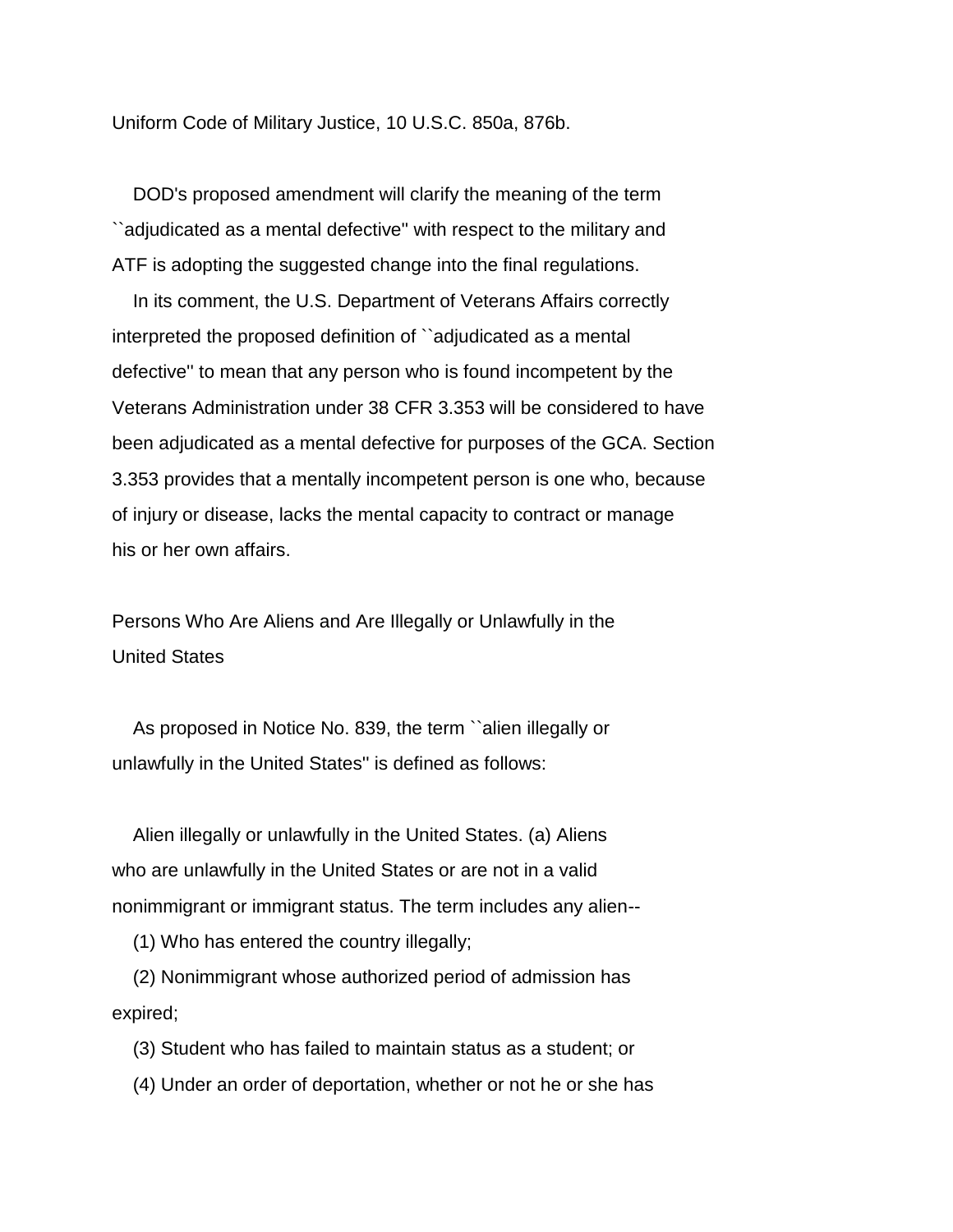left the United States.

 (b) The term does not include aliens who are in ``immigration parole'' status in the United States pursuant to the Immigration and Naturalization Act (INA).

 The Immigration and Naturalization Service (INS) suggested that the definition be modified to better reflect the terminology used in the Immigration and Nationality Act (INA). The commenter states that the INA uses specific legal terms to refer to the status of aliens in the United States. Therefore, INS recommends that the proposed definition be amended to read as follows:

 Alien illegally or unlawfully in the United States. Aliens who are unlawfully in the United States are not in valid immigrant, nonimmigrant or parole status. The term includes any alien--

 (a) Who unlawfully entered the United States without inspection and authorization by an immigration officer and who has not been paroled into the United States under section 212(d)(5) of the Immigration and Nationality Act (INA);

 (b) Nonimmigrant whose authorized period of stay has expired or who has violated the terms of the nonimmigrant category in which he or she was admitted;

 (c) Paroled under INA section 212(d)(5) whose authorized period of parole has expired or whose parole status has been terminated; or

 (d) Under an order of deportation, exclusion, or removal, or under an order to depart the United States voluntarily, whether or not he or she has left the United States.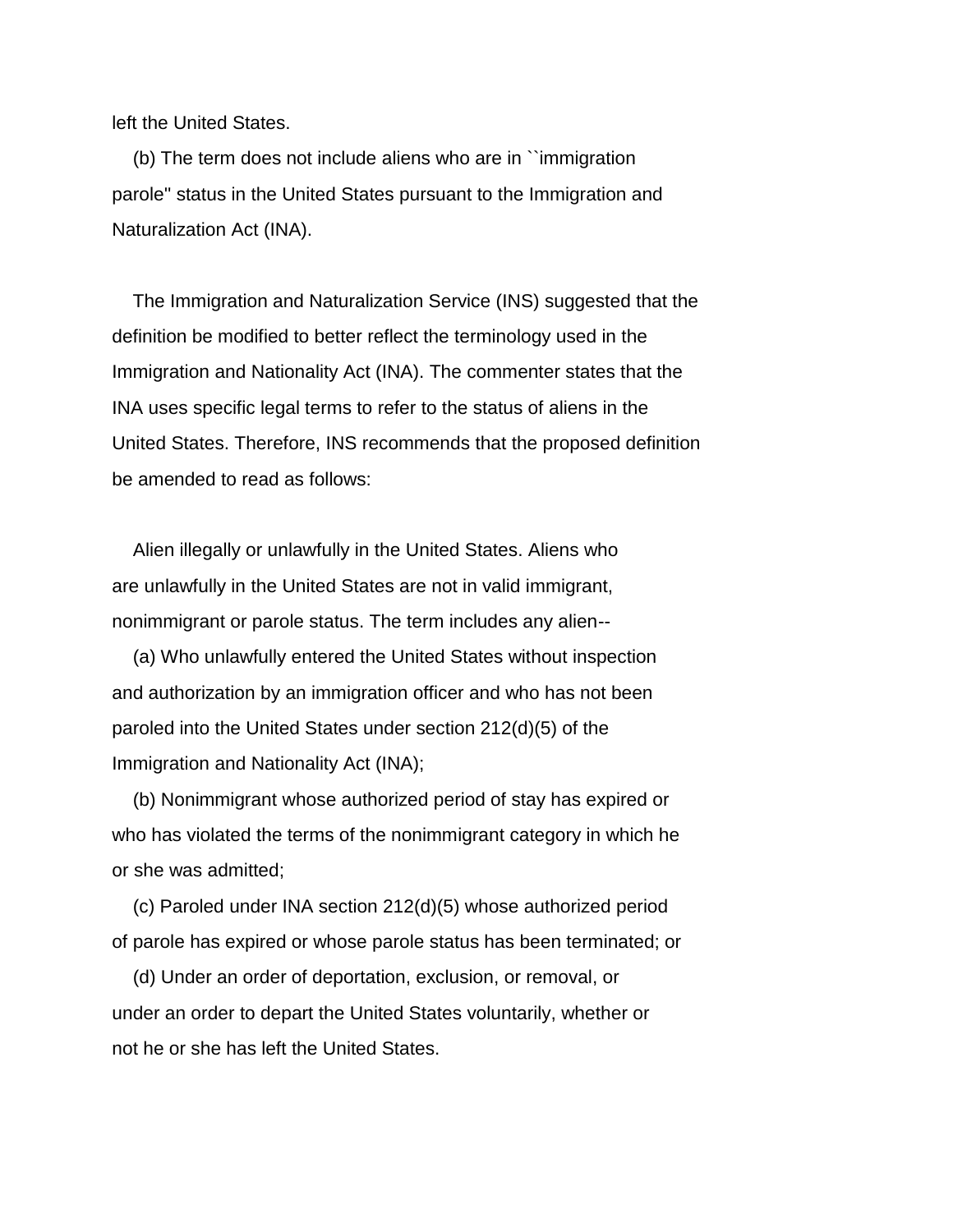ATF agrees with the INS that the wording of the definition for this particular category of prohibited persons should reflect the terminology used in the Immigration and Nationality Act. Accordingly, ATF is adopting INS' proposed definition into the final regulations.

 The DOJ Office of Policy Development asked whether the proposed definition of illegal aliens would cover asylum applicants. According to the INS, asylum applicants are not lawfully in the United States and would fall within the definition.

Persons Who Have Been Discharged From the Armed Forces Under Dishonorable Conditions

 As proposed in Notice No. 839, the term ``discharged under dishonorable conditions'' is defined as follows:

 Discharged under dishonorable conditions. Separation from the U.S. Armed Forces resulting from a Dishonorable Discharge. The term does not include separation from the Armed Forces resulting from any other discharge, e.g., a bad conduct discharge or a dismissal.

 Section 922(g)(6) of the GCA makes it unlawful for persons who have been discharged from the Armed Forces under dishonorable conditions to receive or possess firearms. As ATF stated in Notice No. 839, the legislative history of this provision shows that the prohibition originally applied to persons discharged under ``other than honorable conditions.'' The Omnibus Crime and Safe Streets Act of 1968, Pub. L. 90-351, Title VII, sec. 1202(2), 82 Stat. 226 (1968). However, Title VII was amended by the GCA to limit the prohibition to persons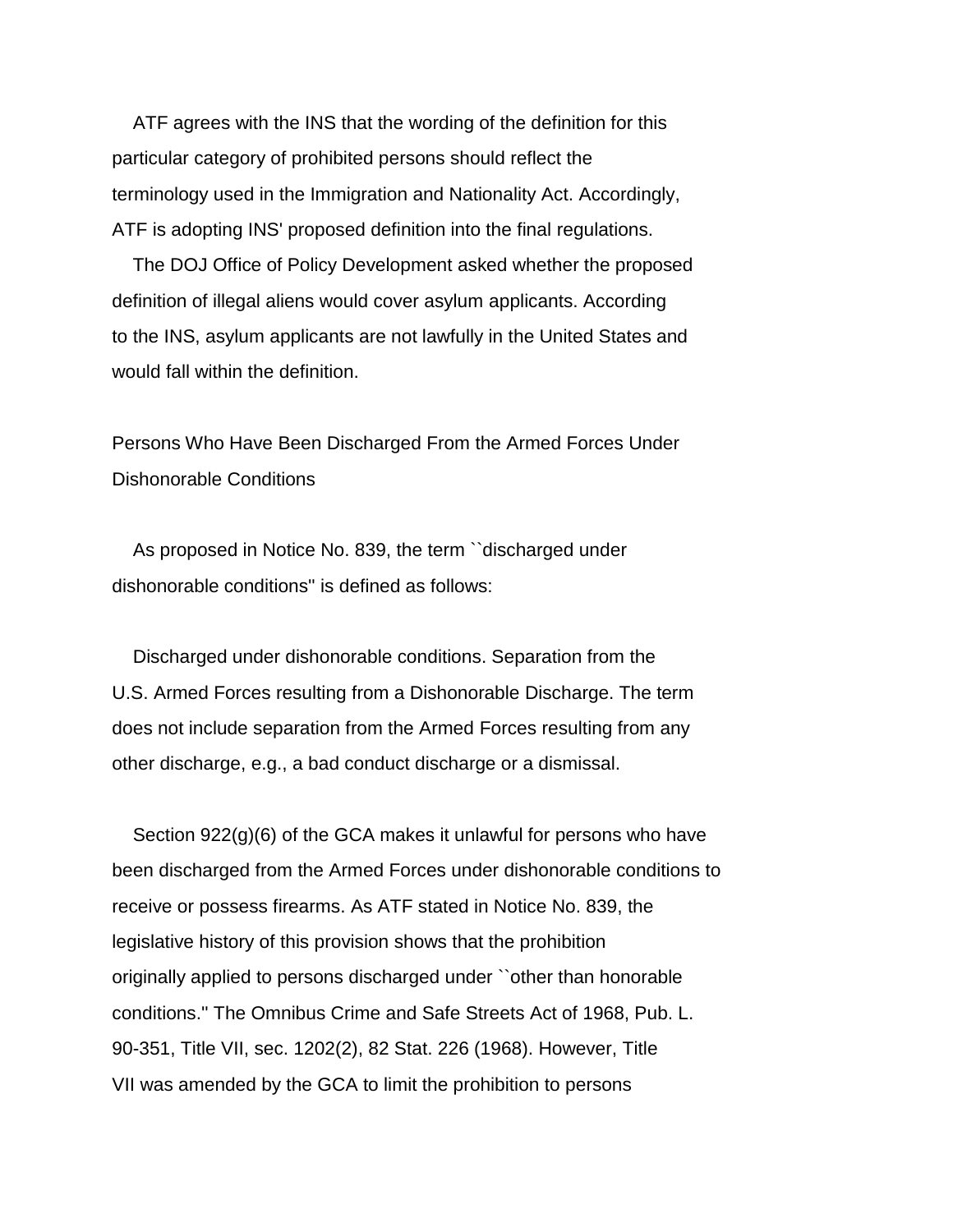discharged under ``dishonorable conditions.'' Therefore, the proposed definition provides that the prohibition applies only to persons discharged under dishonorable conditions, but not to persons separated from the Armed Forces as a result of other types of discharges, such as a bad conduct discharge or a dismissal.

## [[Page 34638]]

 DOD was the only commenter to address ATF's proposed definition. DOD believes that the proposed definition should be expanded to include commissioned officers, cadets, midshipmen, and warrant officers who have been sentenced to dismissal from the service by a general courtmartial. DOD states that a dismissal is a punitive discharge to characterize the separation of an officer under conditions of dishonor (see Rules for Courts-Martial, 1003(c)(2)(A)(iv)). DOD also makes reference to the Military Judges Benchbook, DA Pam 27-9 (September 1996) which provides the following instruction for court members concerning the decision on whether to adjudge a dismissal as part of a sentence:

\* \* \* a sentence to dismissal \* \* \* is, in general, the equivalent of a dishonorable discharge. \* \* \* A dismissal deprives one of substantially all benefits administered by the Veteran's Administration and the Army establishment. It should be reserved for those who, in the opinion of the court, should be separated under conditions of dishonor after conviction of serious offenses of a civil or military nature warranting such severe punishment \* \* \*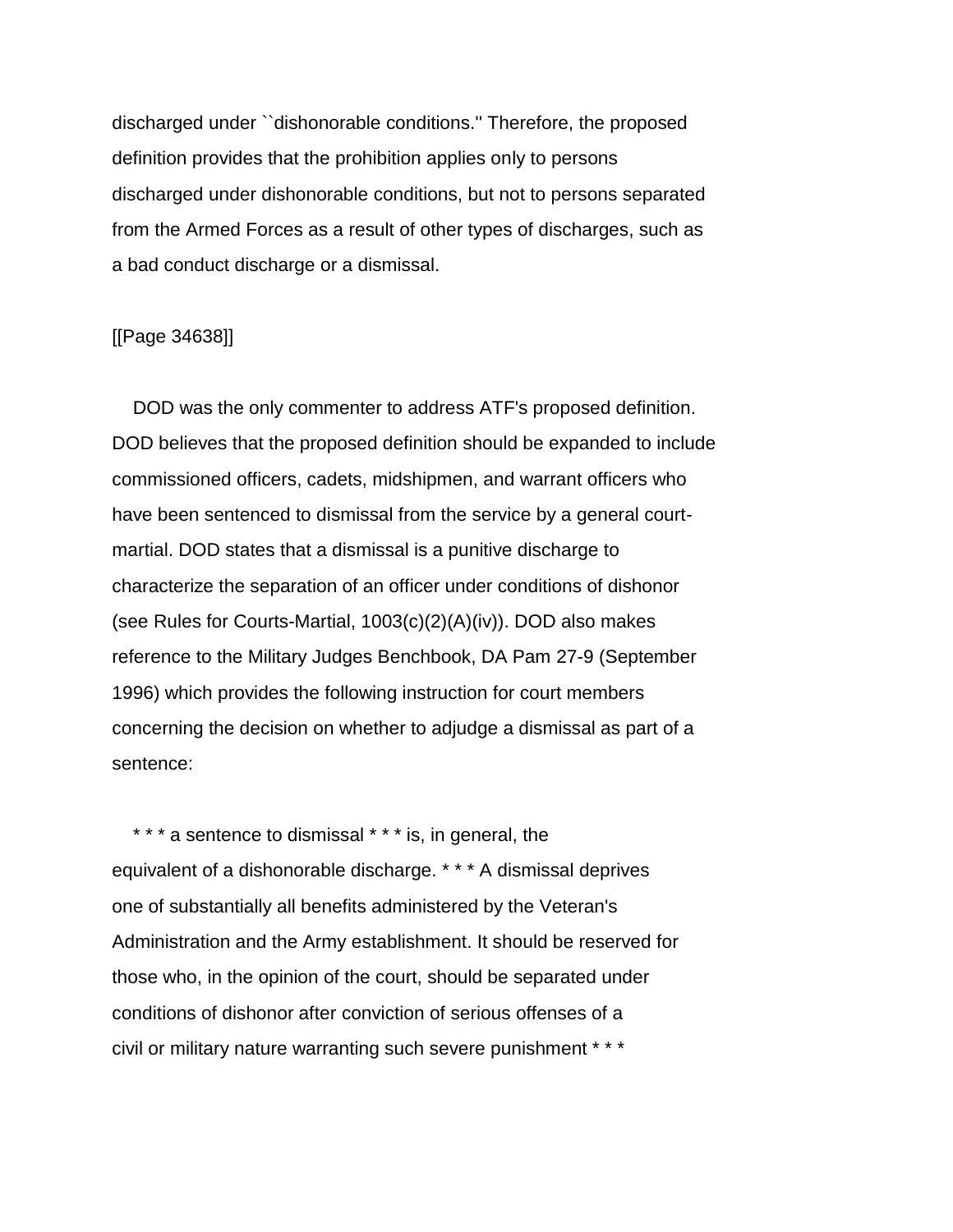In addition, DOD advises that Federal law construes a dismissal as equivalent to a dishonorable discharge for purposes of eligibility for veteran's benefits. (See 38 U.S.C. 530(a)). Finally, DOD believes that defining the term ``under dishonorable conditions'' to include only dishonorable discharges could lead to an unfair application of the statute between officers and enlisted service members convicted of the same offenses.

 Based on the DOD's comments, ATF reexamined the legislative history of the GCA and has determined that the term ``under dishonorable conditions'' can be interpreted to include a dismissal. Accordingly, this final rule amends the definition of ``under dishonorable conditions'' to include a ``dismissal adjudged by a general courtmartial.''

Persons Who Have Renounced Their United States Citizenship

 As proposed in Notice No. 839, the term ``renounced U.S. citizenship'' is defined as follows:

 Renounced U.S. citizenship. A person has renounced his U.S. citizenship if the person, having been a citizen of the United States, has renounced citizenship either--

 (a) Before a diplomatic or consular officer of the United States in a foreign state pursuant to 8 U.S.C. 1481(a) (5) and (6); or

 (b) Before an officer designated by the Attorney General when the United States is in a state of war.

Two Federal agencies commented on ATF's proposed definition, the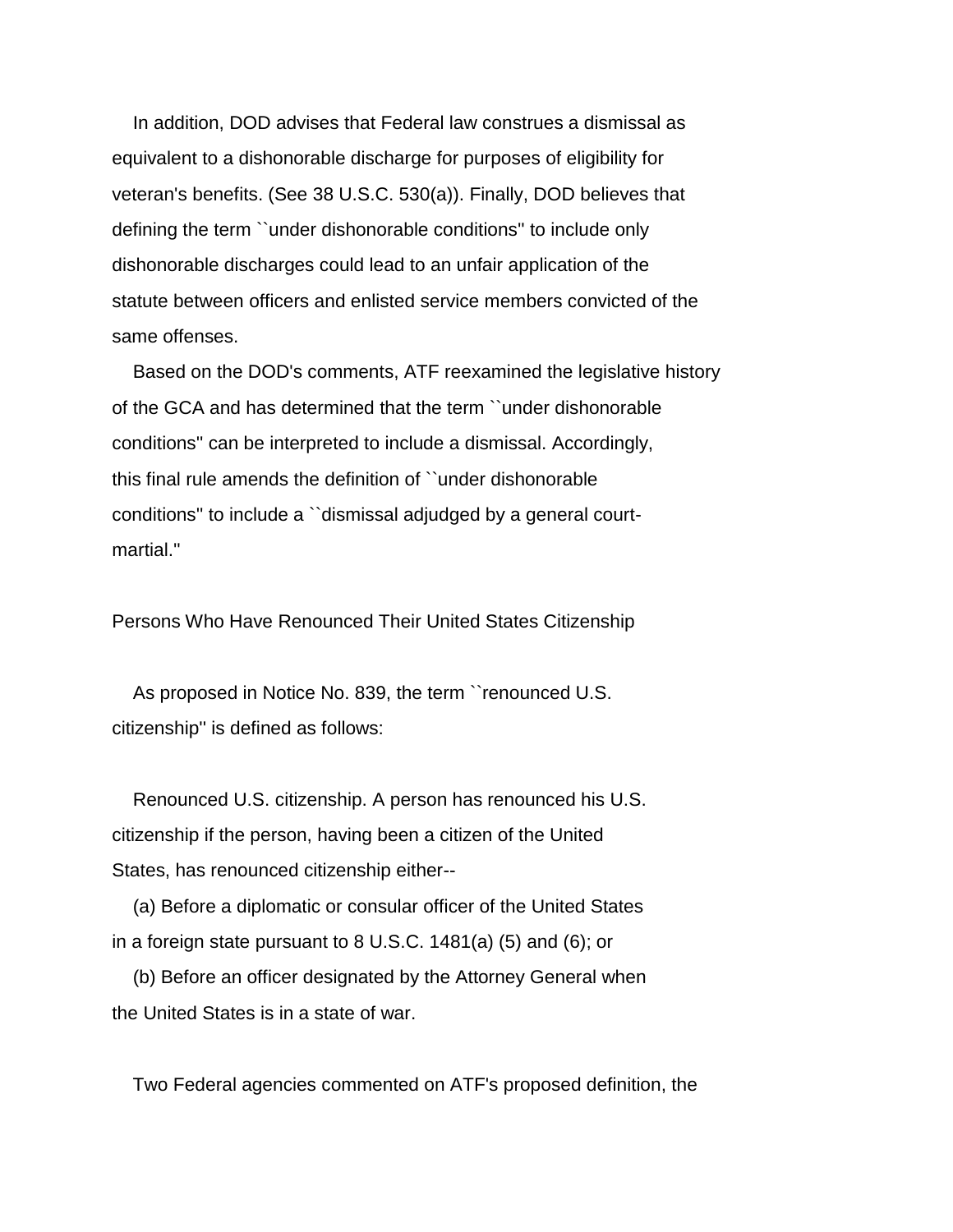Office of Passport Policy and Advisory Services (Department of State) and the Office of Policy Development (DOJ). The Office of Passport Policy and Advisory Services commented that the definition should be written to exclude renunciations that have been reversed on administrative or judicial appeals and renunciations by persons who subsequently regain citizenship through naturalization. ATF agrees that a reversal of a renunciation would remove the person's Federal firearms disabilities. This is consistent with the removal of disabilities resulting from a felony conviction that has been reversed on appeal. Therefore, the definition will include an exception for reversed renunciations.

 On the other hand, a person who has renounced his or her citizenship and has subsequently regained citizenship through naturalization would remain under firearms disabilities. Section  $922(g)(7)$  of the Act makes it unlawful for any person "who \*\*\* has renounced his citizenship'' to possess firearms and there is no exception for subsequent naturalization. A similarly worded disability was addressed by the Supreme Court in Dickerson v. New Banner, 460 U.S. 103, 116 (1983), where the Supreme Court held that a person who ``has been'' committed to a mental institution, but later cured and released, continues to have firearms disabilities.

 The DOJ Office of Policy Development suggests that the statutory citation which appears at the end of paragraph (a), 8 U.S.C. 1481(a) (5) and (6), be moved to the end of paragraph (b). ATF is amending paragraph (b) of the proposed definition by moving the statutory cite, 8 U.S.C. 1481(a)(6), to paragraph (b).

Persons Who Are Subject to a Court Order Restraining Them From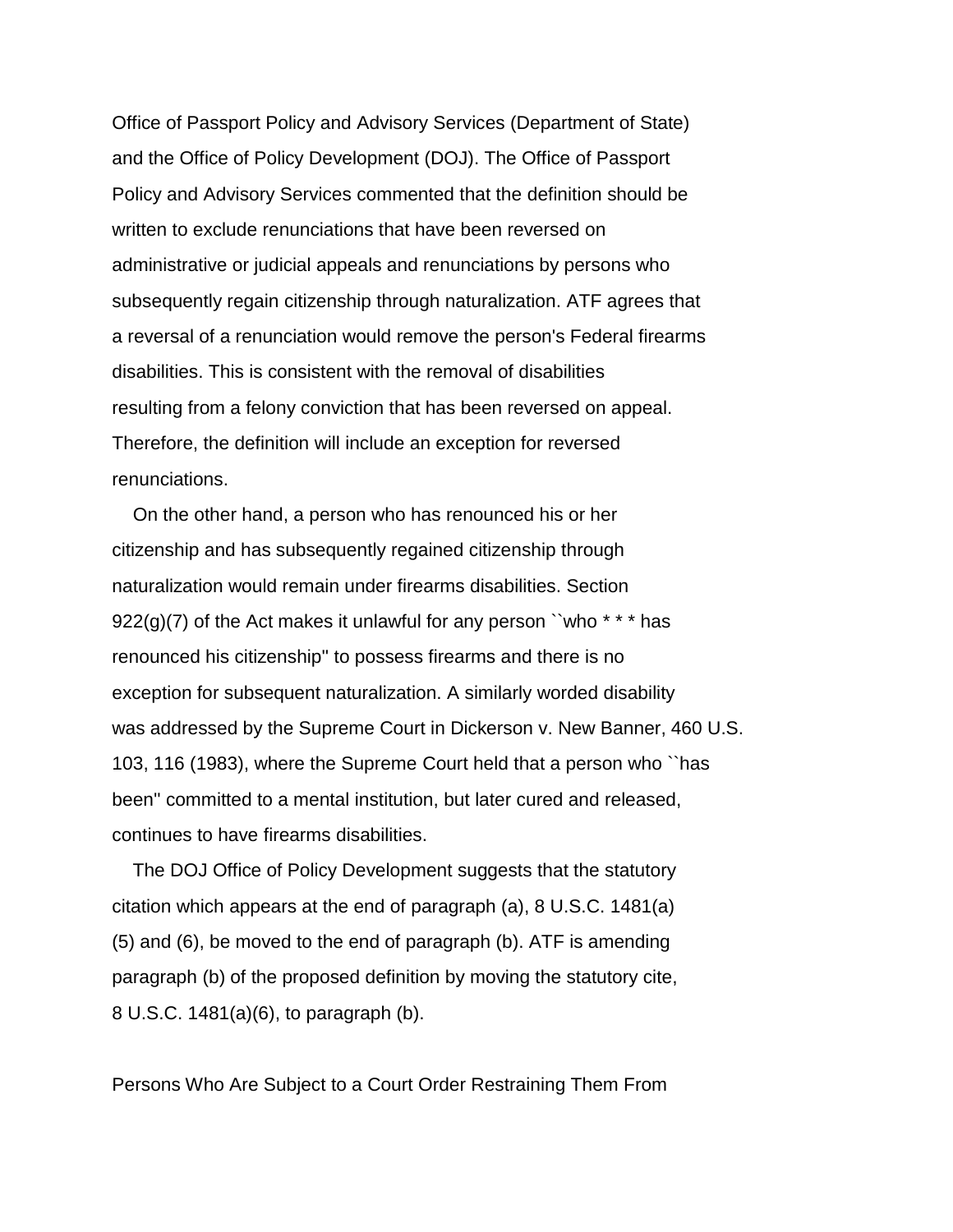## Committing Domestic Violence

 ATF did not receive any comments addressing the proposed definition of ``actual notice.'' Therefore, the definition is included in the final regulations without change.

# Executive Order 12866

 It has been determined that this final rule is not a significant regulatory action as defined in E.O. 12866. Therefore, a Regulatory Assessment is not required.

## Regulatory Flexibility Act

 It is hereby certified that this final rule will not have a significant economic impact on a substantial number of small entities. This final rule prescribes definitions for the categories of persons prohibited from receiving or possessing firearms. The definitions are necessary to implement the national instant criminal background check system required under the Brady law. No new reporting, recordkeeping or other administrative requirements are imposed on firearms licensees by this final rule. Accordingly, a regulatory flexibility analysis is not required.

Paperwork Reduction Act

 The provisions of the Paperwork Reduction Act of 1995, Public Law 104-13, 44 U.S.C. Chapter 35, and its implementing regulations, 5 CFR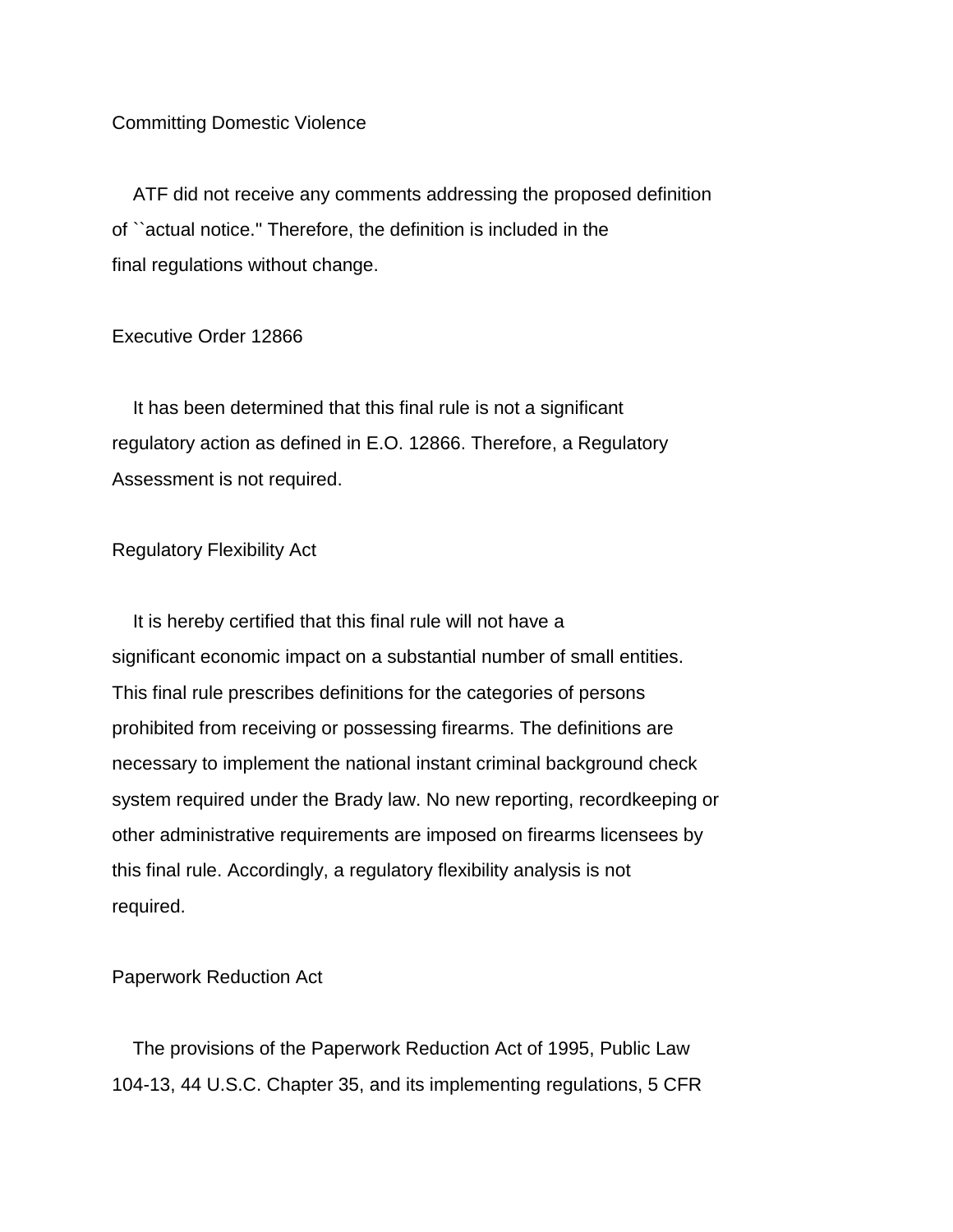part 1320, do not apply to this final rule because no requirement to collect information is imposed.

#### **Disclosure**

 Copies of the notice of proposed rulemaking, the written comments, and this final rule will be available for public inspection during normal business hours at: ATF Public Reading Room, Room 6480, 650 Massachusetts Avenue, NW., Washington, DC.

# Drafting Information

 The author of this document is James P. Ficaretta, Regulations Branch, Bureau of Alcohol, Tobacco and Firearms.

List of Subjects in 27 CFR Part 178

 Administrative practice and procedure, Arms and ammunition, Authority delegations, Customs duties and inspection, Exports, Imports, Military personnel, Penalties, Reporting requirements, Research, Seizures and forfeitures, and Transportation.

Authority and Issuance

 Accordingly, 27 CFR PART 178--COMMERCE IN FIREARMS AND AMMUNITION is amended as follows:

Paragraph 1. The authority citation for 27 CFR part 178 continues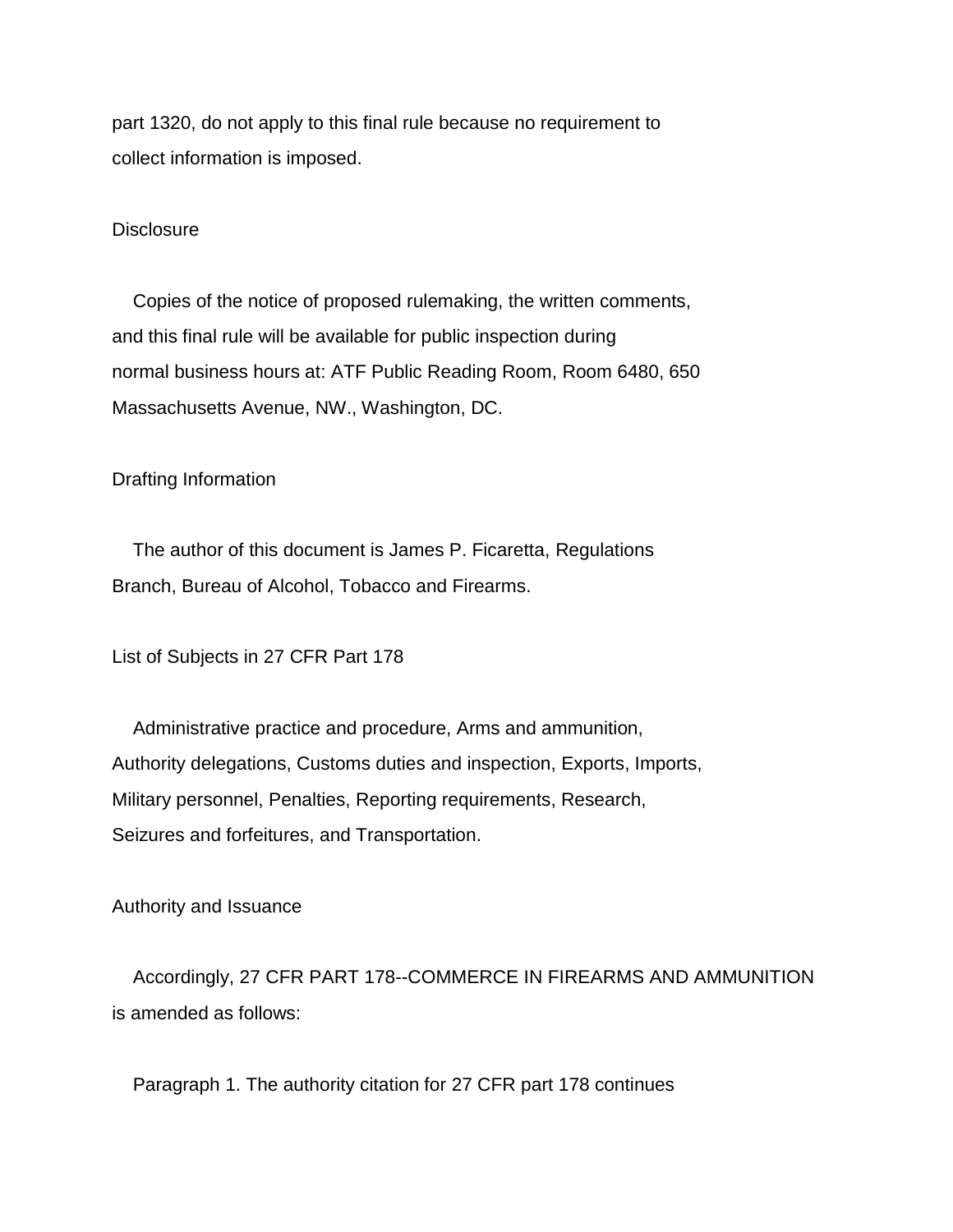to read as follows:

 Authority: 5 U.S.C. 552(a); 18 U.S.C. 847, 921-930; 44 U.S.C. 3504(h).

 Par. 2. Section 178.11 is amended by revising the definitions for ``discharged under dishonorable conditions,'' ``fugitive from justice," and "indictment," and by adding definitions for ``adjudicated as a mental defective,'' ``alien illegally or unlawfully in the United States,'' ``committed to a mental institution,'' ``controlled substance,'' ``mental institution,'' ``renounced U.S. citizenship,'' and ``unlawful user of or addicted to any controlled substance'' to read as follows:

Sec. 178.11 Meaning of terms.

#### \* \* \* \* \*

 Adjudicated as a mental defective. (a) A determination by a court, board,

# [[Page 34639]]

commission, or other lawful authority that a person, as a result of marked subnormal intelligence, or mental illness, incompetency, condition, or disease:

- (1) Is a danger to himself or to others; or
- (2) Lacks the mental capacity to contract or manage his own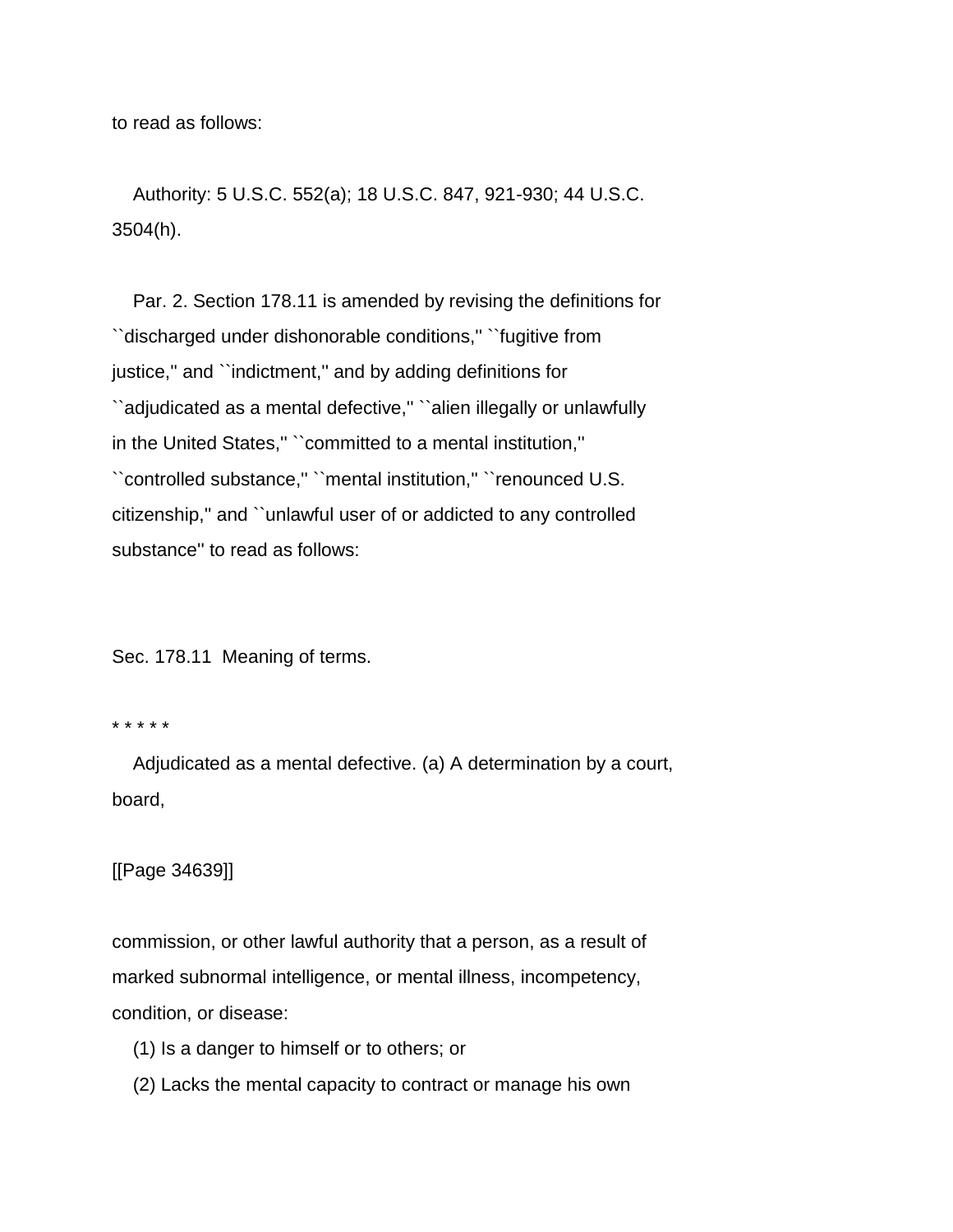affairs.

(b) The term shall include--

(1) A finding of insanity by a court in a criminal case; and

 (2) Those persons found incompetent to stand trial or found not guilty by reason of lack of mental responsibility pursuant to articles 50a and 72b of the Uniform Code of Military Justice, 10 U.S.C. 850a, 876b.

 Alien illegally or unlawfully in the United States. Aliens who are unlawfully in the United States are not in valid immigrant, nonimmigrant or parole status. The term includes any alien--

 (a) Who unlawfully entered the United States without inspection and authorization by an immigration officer and who has not been paroled into the United States under section 212(d)(5) of the Immigration and Nationality Act (INA);

 (b) Who is a nonimmigrant and whose authorized period of stay has expired or who has violated the terms of the nonimmigrant category in which he or she was admitted;

 (c) Paroled under INA section 212(d)(5) whose authorized period of parole has expired or whose parole status has been terminated; or

 (d) Under an order of deportation, exclusion, or removal, or under an order to depart the United States voluntarily, whether or not he or she has left the United States.

\* \* \* \* \*

 Committed to a mental institution. A formal commitment of a person to a mental institution by a court, board, commission, or other lawful authority. The term includes a commitment to a mental institution involuntarily. The term includes a commitment for mental defectiveness or mental illness. It also includes commitments for other reasons, such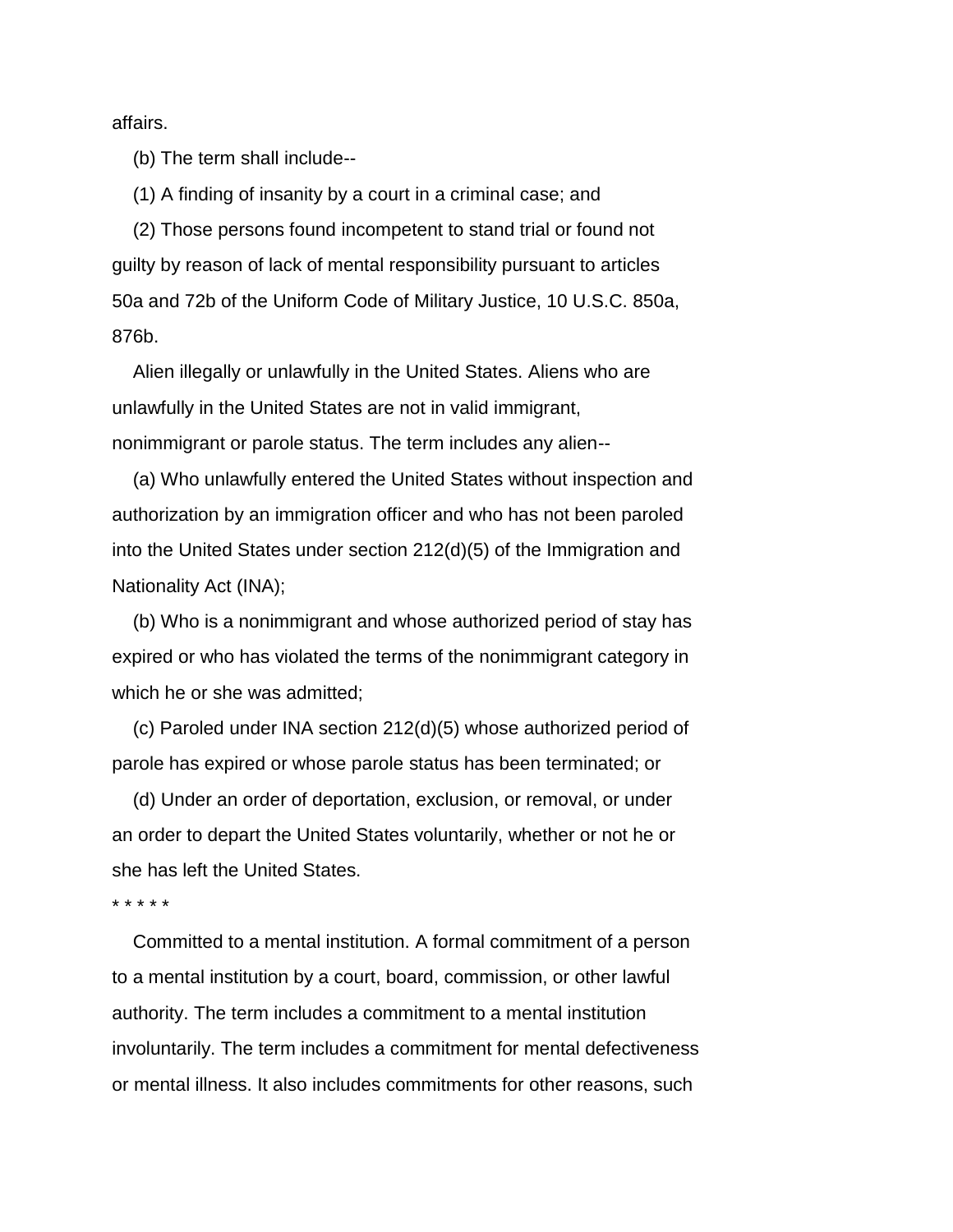as for drug use. The term does not include a person in a mental institution for observation or a voluntary admission to a mental institution.

 Controlled substance. A drug or other substance, or immediate precursor, as defined in section 102 of the Controlled Substances Act, 21 U.S.C. 802. The term includes, but is not limited to, marijuana, depressants, stimulants, and narcotic drugs. The term does not include distilled spirits, wine, malt beverages, or tobacco, as those terms are defined or used in Subtitle E of the Internal Revenue Code of 1986, as amended.

#### \* \* \* \* \*

 Discharged under dishonorable conditions. Separation from the U.S. Armed Forces resulting from a dishonorable discharge or dismissal adjudged by a general court-martial. The term does not include separation from the Armed Forces resulting from any other discharge, e.g., a bad conduct discharge.

\* \* \* \* \*

 Fugitive from justice. Any person who has fled from any State to avoid prosecution for a felony or a misdemeanor; or any person who leaves the State to avoid giving testimony in any criminal proceeding. The term also includes any person who knows that misdemeanor or felony charges are pending against such person and who leaves the State of prosecution.

\* \* \* \* \*

 Indictment. Includes an indictment or information in any court, under which a crime punishable by imprisonment for a term exceeding 1 year (as defined in this section) may be prosecuted, or in military cases to any offense punishable by imprisonment for a term exceeding 1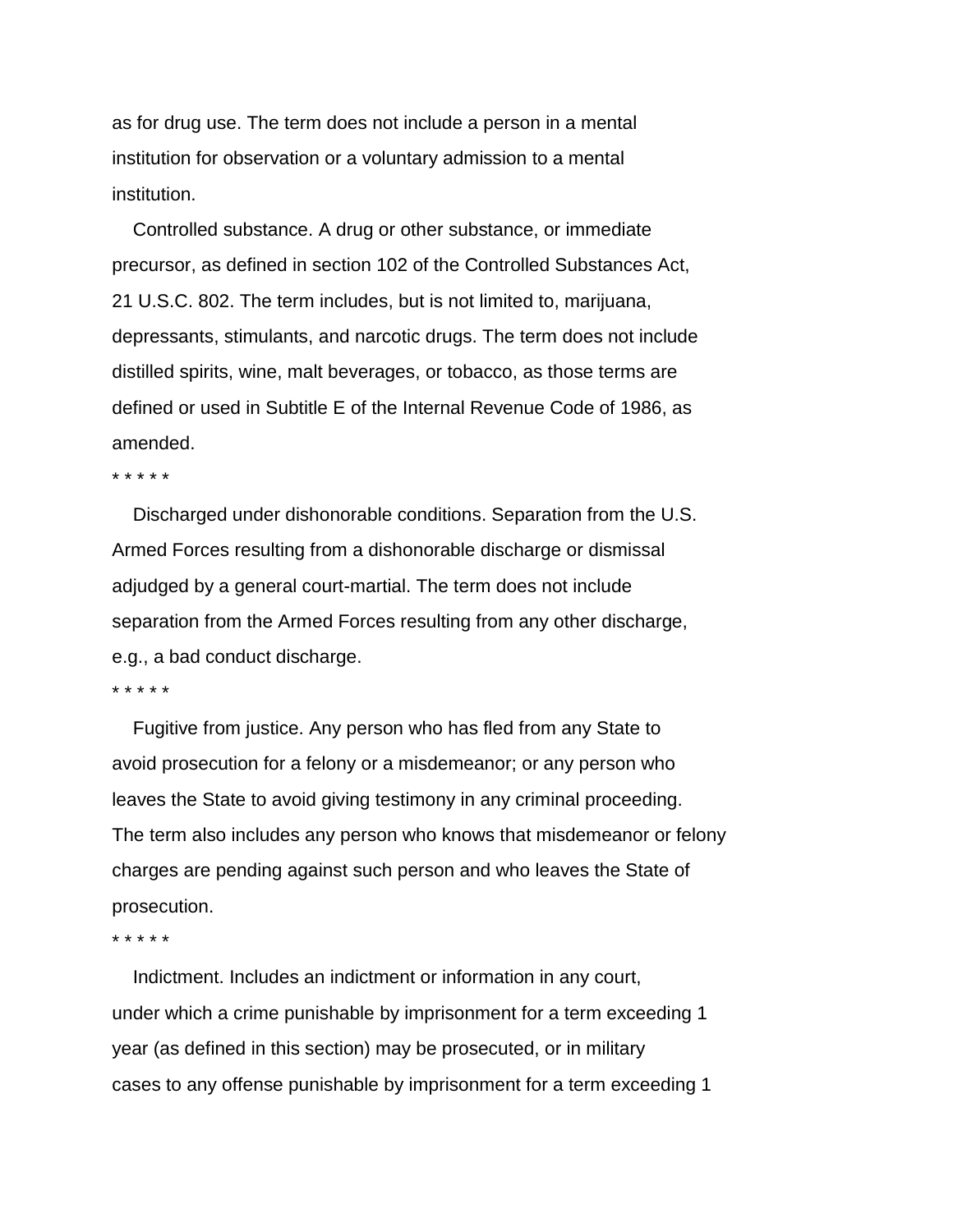year which has been referred to a general court-martial. An information is a formal accusation of a crime, differing from an indictment in that it is made by a prosecuting attorney and not a grand jury. \* \* \* \* \*

 Mental institution. Includes mental health facilities, mental hospitals, sanitariums, psychiatric facilities, and other facilities that provide diagnoses by licensed professionals of mental retardation or mental illness, including a psychiatric ward in a general hospital. \* \* \* \* \*

 Renounced U.S. citizenship. (a) A person has renounced his U.S. citizenship if the person, having been a citizen of the United States, has renounced citizenship either--

 (1) Before a diplomatic or consular officer of the United States in a foreign state pursuant to 8 U.S.C. 1481(a)(5); or

 (2) Before an officer designated by the Attorney General when the United States is in a state of war pursuant to 8 U.S.C. 1481(a)(6).

 (b) The term shall not include any renunciation of citizenship that has been reversed as a result of administrative or judicial appeal. \* \* \* \* \*

 Unlawful user of or addicted to any controlled substance. A person who uses a controlled substance and has lost the power of self-control with reference to the use of the controlled substance; and any person who is a current user of a controlled substance in a manner other than as prescribed by a licensed physician. Such use is not limited to the use of drugs on a particular day, or within a matter of days or weeks before, but rather that the unlawful use has occurred recently enough to indicate that the individual is actively engaged in such conduct. A person may be an unlawful current user of a controlled substance even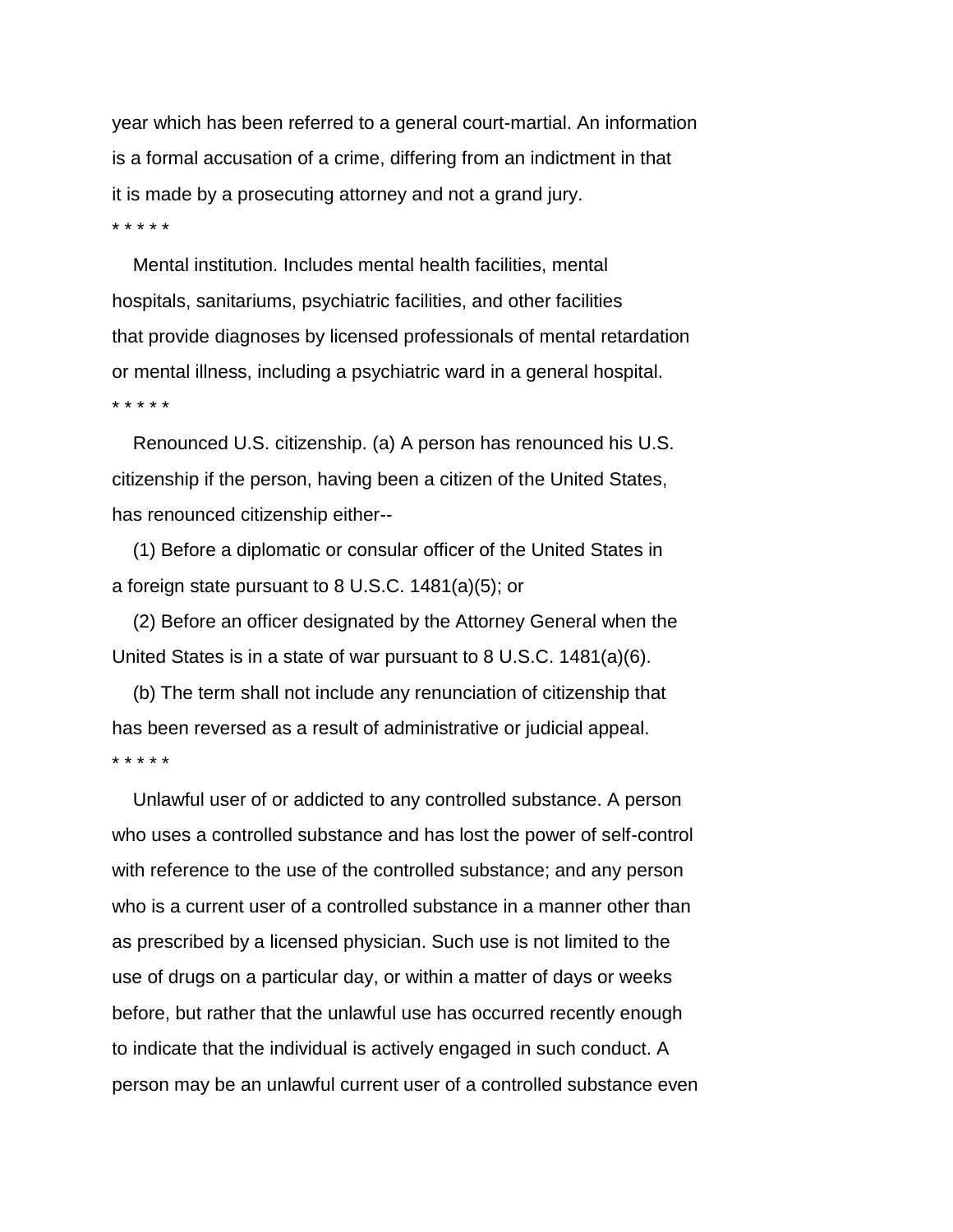though the substance is not being used at the precise time the person seeks to acquire a firearm or receives or possesses a firearm. An inference of current use may be drawn from evidence of a recent use or possession of a controlled substance or a pattern of use or possession that reasonably covers the present time, e.g., a conviction for use or possession of a controlled substance within the past year; multiple arrests for such offenses within the past 5 years if the most recent arrest occurred within the past year; or persons found through a drug test to use a controlled substance unlawfully, provided that the test was administered within the past year. For a current or former member of the Armed Forces, an inference of current use may be drawn from recent disciplinary or other administrative action based on confirmed drug use, e.g., court-martial conviction, nonjudicial punishment, or an administrative discharge based on drug use or drug rehabilitation failure.

\* \* \* \* \*

Par. 3. Section 178.32(e) is added to read as follows:

Sec. 178.32 Prohibited shipment, transportation, possession, or receipt of firearms and ammunition by certain persons.

\* \* \* \* \*

 (e) The actual notice required by paragraphs (a)(8)(i) and (d)(8)(i) of this section is notice expressly and actually given, and brought home to the party directly, including service of process personally served on the party and service by mail. Actual notice also includes proof of facts and circumstances that raise the inference that